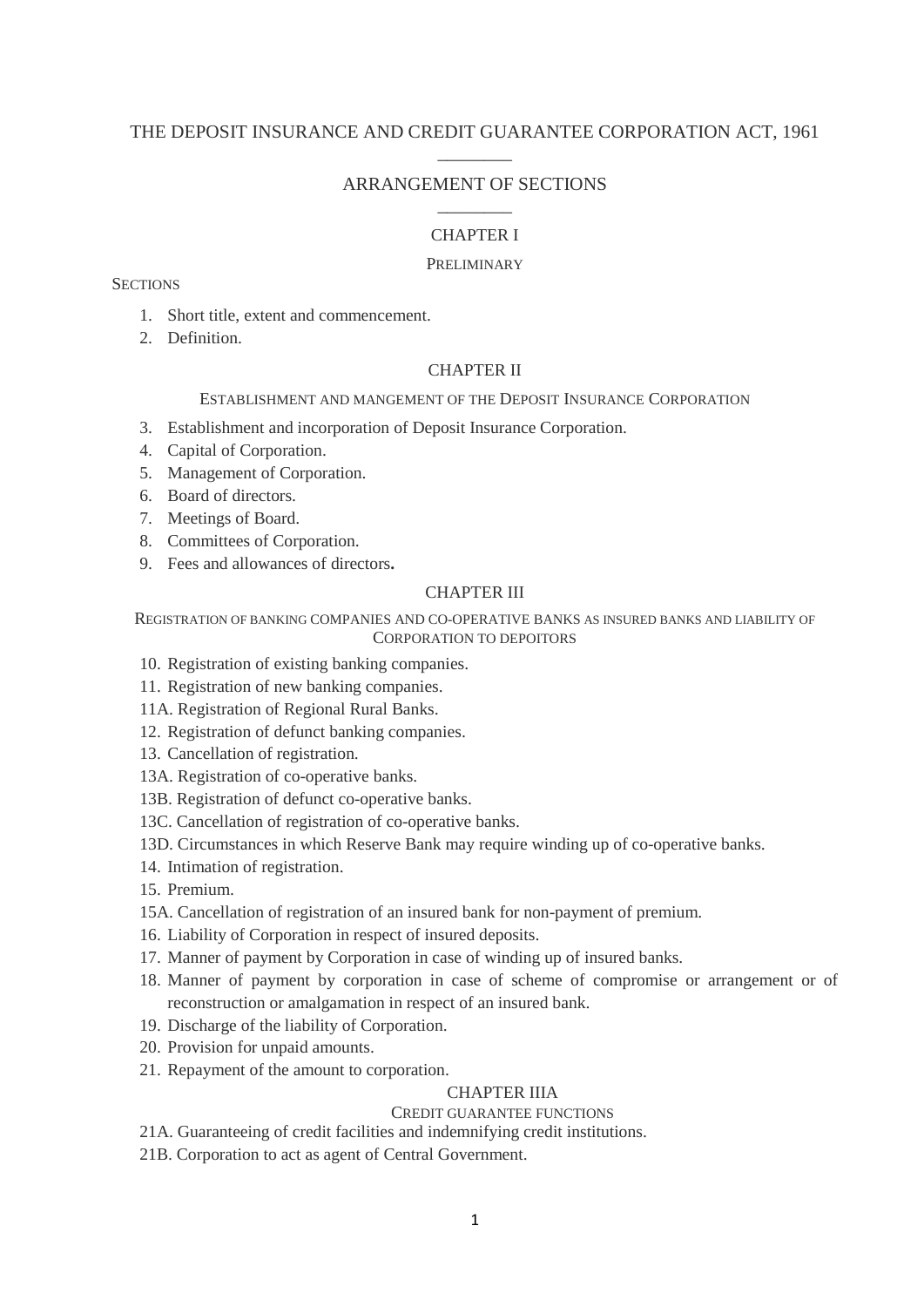## CHAPTER IV

### FUNDS, ACCOUNTS AND AUDIT

## **SECTIONS**

- 22. Funds of Corporation.
- 23. Deposit Insurance Fund.
- 23A. Credit Guarantee Fund.
- 24. General Fund.
- 25. Investment.
- 25A. Amount in one fund may be transferred to the other fund or may be utilised for other purposes.
- 26. Advances by Reserve Bank.
- 27. Advances from General Fund to the Deposit Insurance Fund or Credit Guarantee Fund.
- 28. Preparation of balance-sheet, etc., by corporation.
- 29. Audit.
- 30. Income-tax.
- 31. Reserve Fund.
- 32. Annual accounts and reports.

## CHAPTER V

#### **MISCELLANEOUS**

- 33. Staff of Corporation.
- 34. Returns from insured banks.
- 35. Corporation to have access to records.
- 36. Inspection of insured banks by Reserve Bank.
- 37. Corporation to furnish information to Reserve Bank.
- 38. Reserve Bank to furnish information to Corporation.
- 39. Declaration of fidelity and secrecy.
- 40. Indemnity of directors.
- 41. Defects in appointment not to invalidate acts, etc.
- 42. Protection of action taken under this act.
- 43. Companies Act, 1956 and insurance act, 1938 not to apply.
- 44. Liquidation of Corporation.
- 45. Power of Central Government to give directions.
- 46. Dispute as to amount of premium.
- 47. Penalties.
- 48. Offences by companies.
- 49. Cognizance and trial of offences.
- 50. Regulation.
- 51. [*Repealed*.] THE FIRST SCHEDULE. THE SECOND SCHEDULE [*REPEALED*].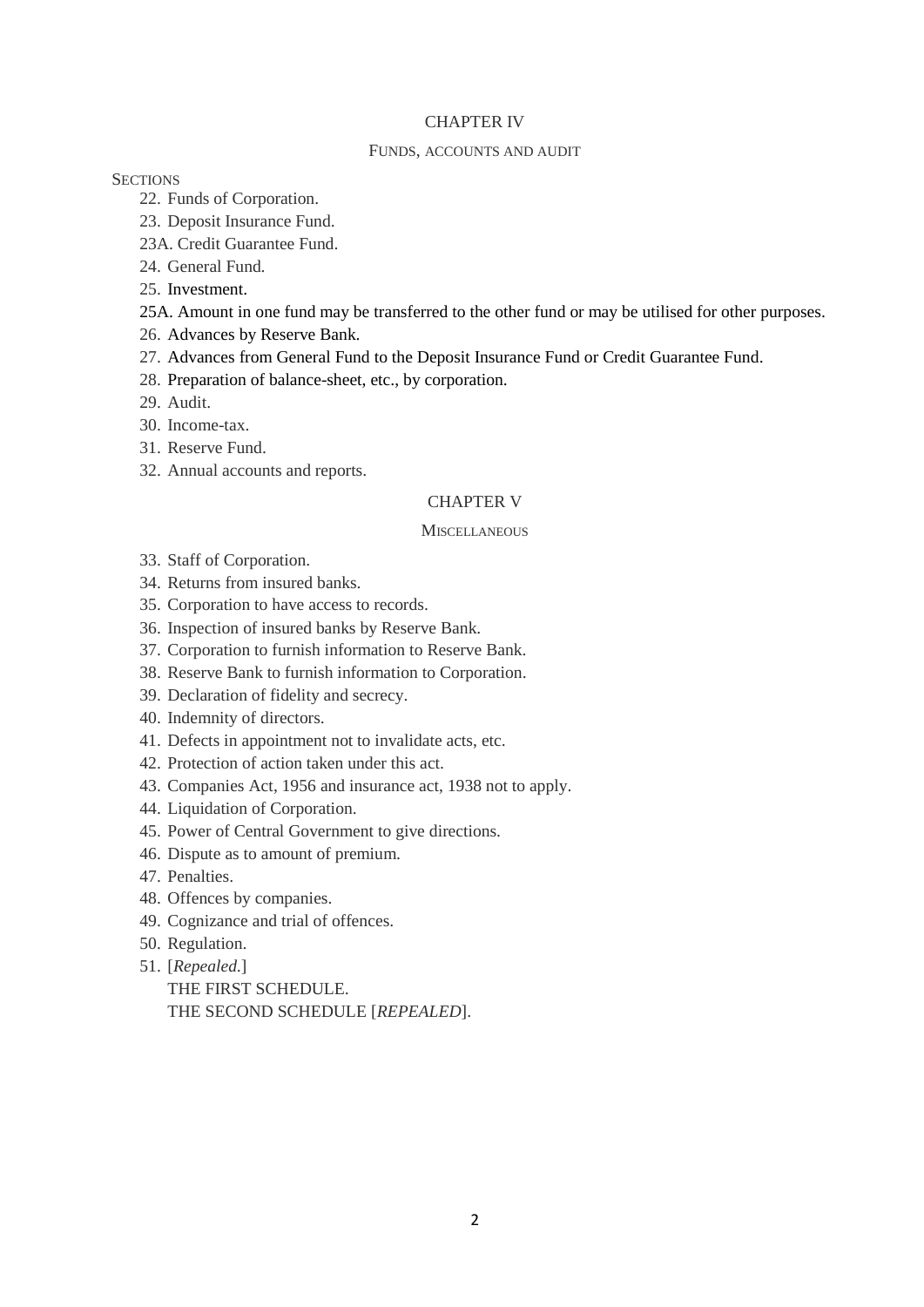## THE DEPOSIT INSURANCE AND CREDIT GUARANTEE CORPORATION ACT, 1961

# ACT NO. 47 OF  $1961<sup>1</sup>$

[7*th December*, 1961.]

An Act to provide for the establishment of a corporation for the purpose of insurance of deposits <sup>2</sup>[and guaranteeing of credit facilities] and for other matters connected therewith or incidental thereto.

BE it enacted by Parliament in the Twelfth Year of the Republic of India as follows:—

### CHAPTER I

#### PRELIMINARY

**1. Short title, extent and commencement.**  $-(1)$  This Act may be called <sup>3</sup>[the Deposit Insurance and Credit Guarantee Corporation] Act, 1961.

(*2*) It extend to the whole of India.

 $(3)$  It shall come into force on such date<sup>4</sup> as the Central Government may, by notification in the Official Gazette, appoint.

**2. Definitions.**—In this Act, unless the context otherwise requires,—

(*a*) "banking" means the accepting for the purpose of lending or investment, of deposits of money from the public repayable on demand or otherwise, and withdrawable by cheque, draft, order or otherwise;

(*b*) "banking company" means any company which transacts the business of banking in India and includes the State Bank<sup>5</sup>[and a subsidiary bank], but does not include the <sup>6</sup>[Tamil Nadu Industrial Investment Corporation Limited].

*Explanation*.—Any company which is engaged in the manufacture of goods or carries on any trade and which accepts deposits of money from the public merely for the purpose of financing its business as such manufacturer or trader shall not be deemed to transact the business of banking within the meaning of this clause;

(*c*) "Board" means the Board of directors constituted under section 6;

(*d*) "company" means any company as defined in section 3 of the Companies Act, (1 of 1956) and includes a foreign company within the meaning of section 591 of that Act;

 $T[(dd)$  "co-operative bank" means a State co-operative bank, a Central co-operative bank and a primary co-operative bank;]

(e) "Corporation" means <sup>2</sup>[the Deposit Insurance and Credit Guarantee Corporation] established under section 3;

 $\overline{a}$ 

<sup>1.</sup>The Act has been extended to Goa, Daman and Diu (with modifications) by Reg. 12 of 1962, s. 3 and Schedule and to Pondicherry by Reg. 7 of 1963, s. 3 and First Schedule.

<sup>2.</sup> Ins. by Act 21 of 1978, s. 8 (w.e.f. 15-7-1978).

<sup>3.</sup> Subs. by s. 8, *ibid*., for "the Deposit Insurance Corporation" (w.e.f. 15-7-1978).

<sup>4. 1</sup>st January, 1962, *vide* notification No. G.S.R. 18, dated 28th December, 1961, *see* Gazette of India, Part II, sec. 3(*i*).

<sup>5.</sup> Subs. by Act 1 of 1984, s. 56, for ", a subsidiary bank and any other banking institution notified under section 51 of the Banking Regulation Act, 1949 (10 of 1949)" (w.e.f. 15-2-1984).

<sup>6.</sup> Subs. by Act 56 of 1974, s. 3 and the Second Schedule, for "Madras Industrial Investment Corporation Limited" (w.e.f. 20-12-1974).

<sup>7.</sup> Ins. by Act 56 of 1968, s. 3 (w.e.f. 1-7-1971).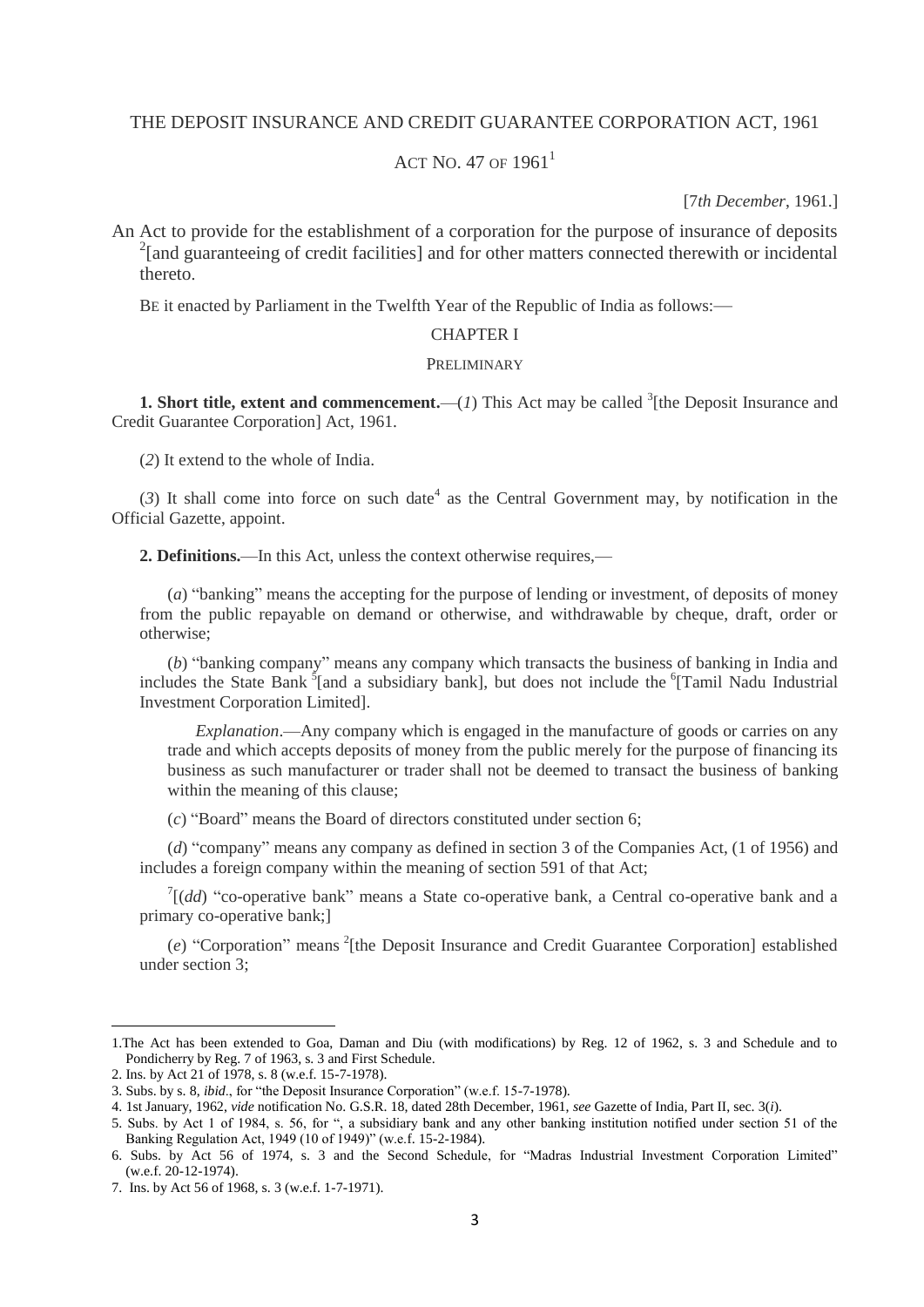<sup>1</sup>[(ee) "corresponding new bank" means a corresponding new bank constituted under section 3 of the Banking Companies (Acquisition and Transfer of Undertakings) Act, 1970 (5 of 1970) or, as the case may be, under section 3 of the Banking companies (Acquisition and Transfer of Undertakings) Act, 1980 (40 of 1980);]

 $2[(eea)$  "credit institution" means all or any of the following, namely:—

- (*i*) a banking company;
- (*ii*) a corresponding new bank;
- (*iii*) a Regional Rural Bank;
- (*iv*) a co-operative bank;
- (*v*) a financial institution];
- (*f*) "defunct banking company" means a banking company—
	- (*i*) which has been prohibited from receiving fresh deposits; or
	- (*ii*) which has been ordered to be wound up; or
	- (*iii*) which has transferred all its deposit liabilities in India to any other institution; or

(*iv*) which has ceased to be a banking company within the meaning of sub-section (*2*) of section 36A of <sup>3</sup>[the Banking Regulation Act, 1949 (10 of 1949)], or has converted itself into a non-banking company; or

(*v*) in respect of which a liquidator has been appointed in pursuance of a resolution for the voluntary winding up of its affairs; or

(*vi*) in respect of which any scheme of compromise or arrangement or of reconstruction has been sanctioned by any competent authority and the said scheme does not permit the acceptance of fresh deposits; or

(*vii*) which has been granted a moratorium which is in operation; or

(*viii*) in respect of which an application for the winding up of its affairs is pending in a competent Court;

<sup>4</sup>[(*ff*) "defunct co-operative bank" means a co-operative bank—

(*i*) which has been prohibited from receiving fresh deposits; or

(*ii*) which has been ordered or directed to be wound up; or

(*iii*) which has transferred all its deposit liabilities in India to any other institution; or

(*iv*) which has ceased to be a co-operative bank within the meaning of sub-section (*2*) of section 36A of the Banking Regulation Act 1949 (10 of 1949); or

(*v*) which has converted itself into a non-banking co-operative society; or

(*vi*) in respect of which any scheme of compromise or arrangement or of reconstruction has been sanctioned under any law for the time being in force and such scheme does not permit the acceptance of fresh deposits; or

(*vii*) which has been granted a moratorium which is in operation; or

(*viii*) in respect of which an application for winding up is pending before the Registrar of Co-operative Societies or other competent authority under any law relating to co-operative societies for the time being in force in a State.]

<sup>1.</sup> Subs. by Act 1 of 1984, s. 56, for sub-clause (*ee*) (w.e.f. 15-2-1984).

<sup>2.</sup> Ins. by Act 21 of 1978, s. 8 (w.e.f. 15-7-1978).

<sup>3.</sup> Subs. by Act 56 of 1968, s.2, for "the Banking companies Act, 1949 (10 of 1949)," (w.e.f. 1-7-1971).

<sup>4.</sup> Ins. by s. 3*, ibid.* (w.e.f. 1-7-1971).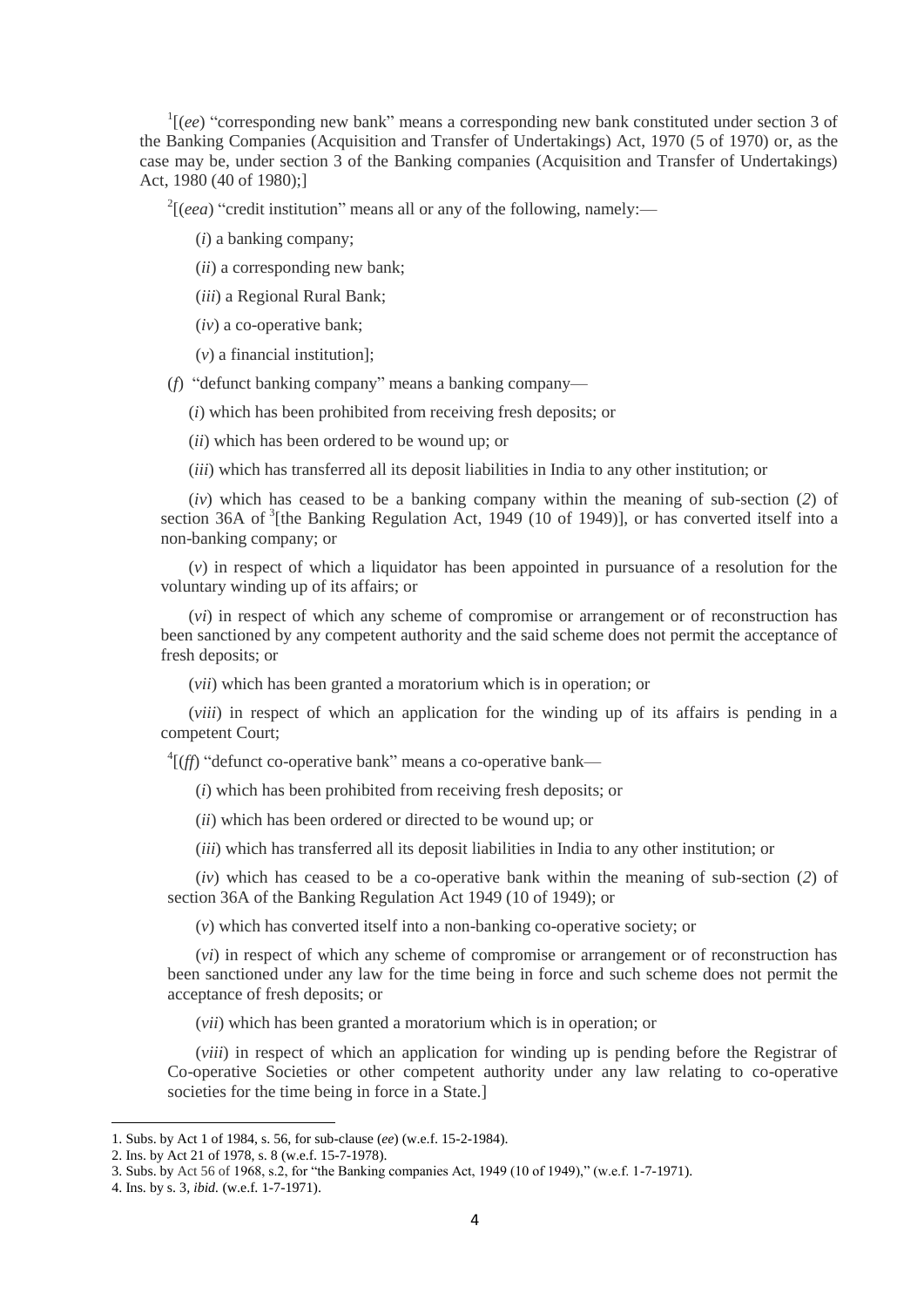(*g*) "deposit" means the aggregate of the unpaid balances due to a depositor (other than a foreign Government, the Central Government, a State Government  $\frac{1}{2}$  a corresponding new bank or  $3$ [a Regional Rural Bank or a banking company]] or a co-operative bank]) in respect of all his accounts by whatever name called,  $\frac{1}{2}$  with a corresponding new bank or  $\frac{6}{1}$  with a Regional Rural Bank or with a banking company]] or a co-operative bank] and includes credit balances in any cash credit account but does not include,—

(*i*) where <sup>3</sup>[a Regional Rural Bank or a banking company or a co-operative bank] at the commencement of this Act<sup>7</sup> [or where an eligible co-operative bank at the commencement of the Deposit Insurance Corporation (Amendment) Act, 1968 (56 of 1968)] is working under a scheme of compromise or arrangement or of reconstruction sanctioned by any competent authority providing for the acceptance of fresh deposits any amount due to the depositor in respect of his deposit before the date of the coming into force of the scheme of the extent it is not credited after to the said date under the provisions of that scheme; or

 $<sup>8</sup>$ [(*ia*) any amount due on account of any deposit with any insured bank which has been</sup> specially exempted in this behalf by the Corporation with the previous approval of the Reserve Bank; or]

(*ii*) any amount due on account of any deposit received outside India;

 $T[(gg)$  "eligible co-operative bank" means a co-operative bank the law for the time being governing which provides that—

(*i*) an order for the winding up, or an order sanctioning a scheme of compromise or arrangement or of amalgamation or reconstruction, of the bank may be made only with the previous sanction in writing of the Reserve Bank;

(*ii*) an order for the winding up of the bank shall be made if so required by the Reserve Bank in the circumstances referred to in section 13D;

(*iii*) if so required by the Reserve bank in public interest or for preventing the affairs of the bank being conducted in a manner detrimental to the interests of the depositors or for securing the proper management of the bank, an order shall be made for the supersession of the committee of management or other managing body (by whatever name called) of the bank and the appointment of an administrator therefor for such period or periods not exceeding 5 years in the aggregate as may from time to time be specified by the Reserve Bank;

(*iv*) an order for the winding up of the bank or an order sanctioning a scheme of compromise or arrangement or of amalgamation or reconstruction or an order for the supersession of the committee of management or other managing body (by whatever name called) of the bank and the appointment of an administrator therefor made with the previous sanction in writing or on the requisition of the Reserve Bank shall not be liable to be called in question in any manner; and

(*v*) the liquidator or the insured bank or the transferee bank, as the case may be, shall be under an obligation to repay the Corporation in the circumstances to the extent and in the manner referred to in section 21;]

(*h*) "existing banking company" means a banking company carrying on the business of banking at the commencement of this Act which either holds a licence at such commencement under section 22 of <sup>9</sup>[the Banking Regulation Act, 1949 (10 of 1949)] or having applied for such licence has not been

<sup>1.</sup> Subs. by Act 56 of 1968, s.3, for "or a banking company" (w.e.f. 1-7-1971).

<sup>2.</sup> Subs. by Act 5 of 1970, s. 20, for ", a banking company" (w.e.f. 19-7-1969).

<sup>3.</sup> Subs. by Act 21 of 1976, s. 33, for "a banking company" (w.e.f. 26-9-1975).

<sup>4.</sup> Subs. by Act 56 of 1968, s. 3, for "with a banking company" (w.e.f. 1-7-1971).

<sup>5.</sup> Subs. by Act 5 of 1970, s. 20, for "with a banking company" (w.e.f. 19-7-1969).

<sup>6.</sup> Subs. by Act 21 of 1976, s. 33, for "with a baking company" (w.e.f. 26-9-1975).

<sup>7.</sup> Ins. by Act 56 of 1968, s. 3 (w.e.f. 1-7-1971).

<sup>8.</sup> Ins. by Act 81 of 1985, s. 5 (w.e.f. 1-5-1986).

<sup>9.</sup> Subs. by Act 56 of 1968, s. 2, for "the Banking Companies Act, 1949" (w.e.f. 1-7-1971).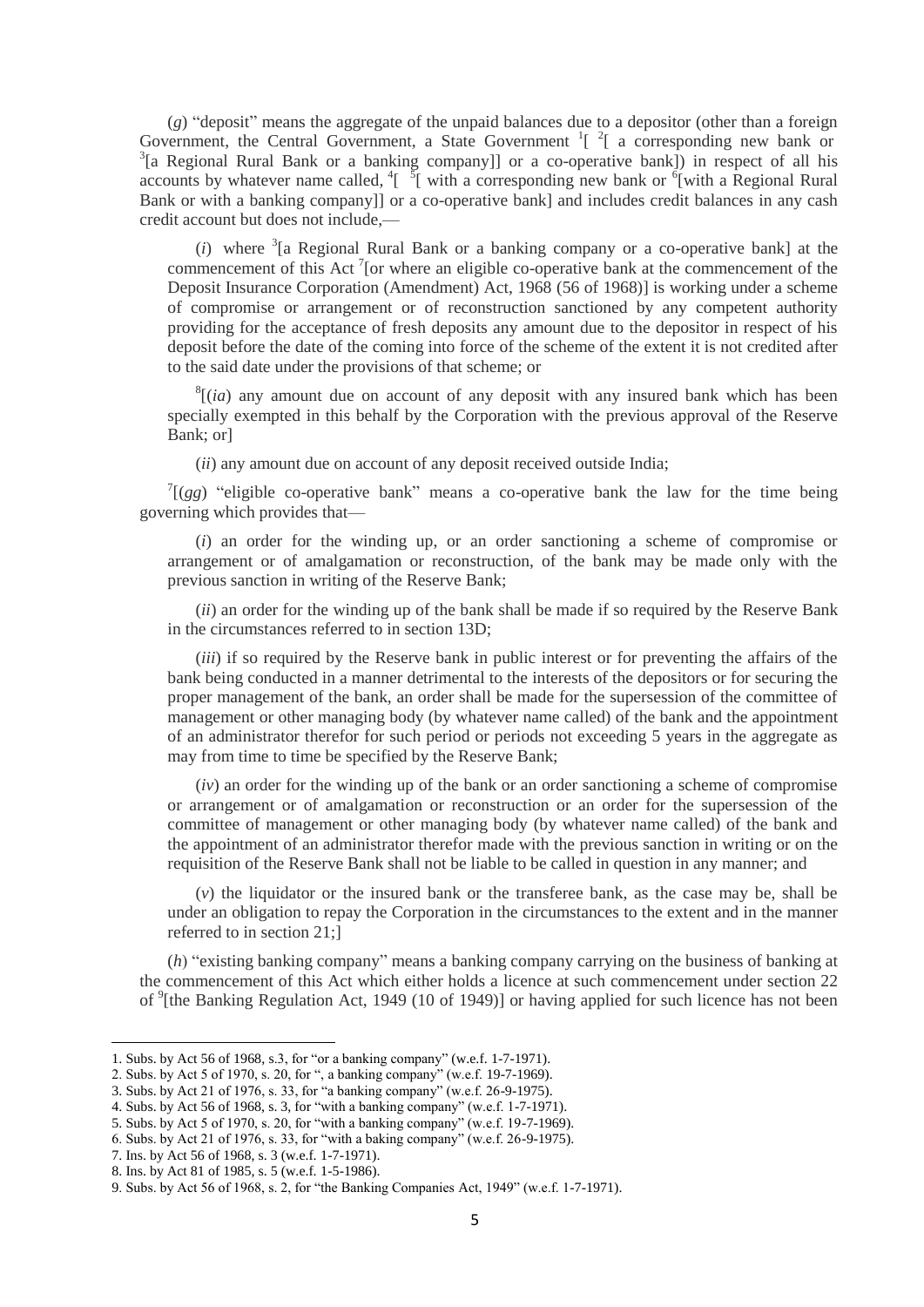informed by notice in writing by the Reserve Bank that a licence cannot be granted to it and includes the State Bank and subsidiary bank, but does not include a defunct banking company;

<sup>1</sup>[(hh) "existing co-operative bank" means a co-operative bank carrying on the business of banking at the commencement of the Deposit Insurance Corporation (Amendment) Act, 1968 (56 of 1968), which either holds a licence at such commencement under section 22 of the Banking Regulation Act, 1949 (10 of 1949), or having applied for such licence has not been informed by notice in writing by the Reserve Bank that a licence cannot be granted to it but does not include a defunct co-operative bank;]

 $^{2}$ [(*hha*) "Financial institution" means any financial institution within the meaning of clause (*c*) of section 451 of the Reserve Bank of India Act, 1934 (2 of 1934);]

 $3[(i)$  "insured bank" means  $(3)$  a hanking company],  $(5)$  a Regional Rural Bank]]  $(6)$  a corresponding new bank] or an eligible co-operative bank for the time being registered under the provisions of this Act and includes for the purposes of sections 16, 17, 18 and 21,—

 $T(i)$  a banking company referred to in clause (*a*) or clause (*b*) of sub-section (*l*) of section 13, or

(*ia*) a corresponding new bank to which the provisions of clause (*a*) of sub-section (*1*) of section 13 apply, or]

(*ii*) a co-operative bank referred to in clause (*a*) or clause (*b*) of section 13C,]

the registration whereof has been cancelled under section 13, or, as the case may be, under section 13C;]

(*j*)"insured deposit" means the deposit or any portion thereof the repayment whereof is insured by the Corporation under the provisions of this Act;

(*k*) "new banking company" means a banking company which begins to transact the business of banking after the commencement of this Act under a licence granted to it under section 22  ${}^{8}$ [the Banking Regulation Act, 1949 (10 of 1949)]  $9***$ ;

 $\binom{1}{k}$  "new co-operative bank" means a co-operative bank which begins to transact the business of banking after the commencement of the Deposit Insurance Corporation (Amendment) Act, 1968 (56 of 1968), under a licence granted to it under section 22 of the Banking Regulation Act, 1949 (10 of 1949), and includes a primary credit society becoming a primary co-operative bank after such commencement;]

(*l*) "premium" means the sum payable by an insured bank under section 15 of this Act;

(*m*) "prescribed" means prescribed by regulations made under this Act;

<sup>6</sup>[(*ma*) "Regional Rural Bank" means a Regional Rural Bank established under section 3 of the Regional Rural Banks Act, 1976 (21 of 1976);]

(*n*) "Reserve Bank" means the Reserve Bank of India constituted under the Reserve Bank of India Act, 1934 ( 2 of 1934);

(*o*) "State Bank" means the State Bank of India constituted under the State Bank of India Act, 1955 (23 of 1955);

 $\overline{a}$ 

<sup>1.</sup> Ins. by Act 56 of 1968, s. 3 (w.e.f. 1-7-1971).

<sup>2.</sup> Ins. by Act 21 of 1978, s. 8 (w.e.f. 15-7-1978).

<sup>3.</sup> Subs. by Act 56 of 1968, s. 3, for clause (*i*) (w.e.f. 1-7-1971).

<sup>4.</sup> Subs. by Act 19 of 1988, s. 3 and Second Schedule, for "corresponding new bank or a banking company" (w.e.f. 31-3-1988).

<sup>5.</sup> Ins. by Act 1 of 1984, s. 56 (w.e.f. 1-7-1971).

<sup>6.</sup> Ins. by Act 21 of 1976, s. 33 (w.e.f. 26-9-1975).

<sup>7.</sup> Subs. by s. 56, *ibid*., for, sub-clause (*i*) (w.e.f. 19-7-1969).

<sup>8.</sup> Subs. by Act 56 of 1968, s. 2, for "the Banking Companies Act, 1949" (w.e.f. 1-7-1971).

<sup>9.</sup> The words and figures ", and includes any banking institution notified under section 51 of the said Act after such commencement" omitted by Act 1 of 1984, s. 56 (w.e.f. 15-2-1984).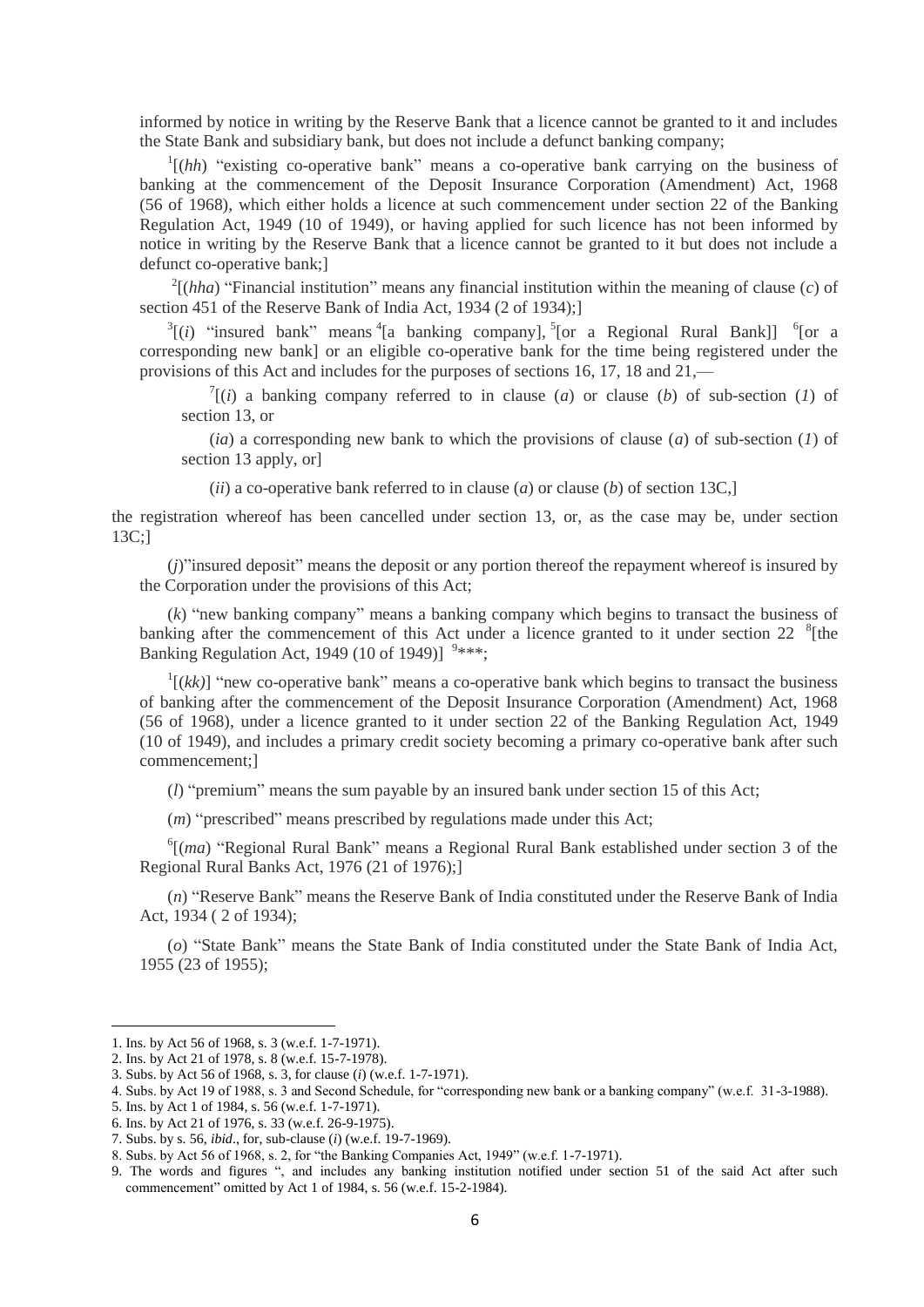(*p*)"subsidiary bank" shall have the meaning assigned to it in section 2 of the State Bank of India (Subsidiary Banks) Act, 1959 (38 of 1959);

 $\Gamma$ [(q) the expressions "central co-operative bank, <sup>2\*\*\*</sup> and "State Co-operative Bank" shall have the meanings respectively assigned to them in the National Bank for Agriculture and Rural Development Act, 1981 (61 of 1981);

(*r*) the expressions <sup>3</sup>["co-operative society", "primary co-operative bank"] and "primary credit society" shall have the meanings respectively, assigned to them in Part V of the Banking Regulation Act, 1949 (10 of 1949)].

### CHAPTER II

#### ESTABLISHMENT AND MANGEMENT OF THE DEPOSIT INSURANCE CORPORATION

**3. Establishment And Incorporation of Deposit Insurance Corporation.**—(*1*) The Central Government shall, by notification in the Official Gazette, establish a Corporation by the name of the Deposit Insurance Corporation which shall be a body corporate having perpetual succession and a common seal with power, subject to the provisions of this Act, to acquire, hold or dispose of property and to contract, and may, by the said name, sue or be sued.

 $^{4}[IA]$  Any reference in this Act to the Deposit Insurance Corporation shall, on and from the date on which Chapter II of the Deposit Insurance Corporation (Amendment and Miscellaneous Provisions) Act, 1978 (21 of 1978), comes into force, be construed as a reference to the Deposit Insurance and Credit Guarantee Corporation.]

(*2*) The head office of the Corporation shall be at Bombay, but it may, with the previous sanction of the Reserve Bank, establish branches or agencies in any other place in India.

 ${}^5$ [4. Capital of Corporation.—(*1*) The authorised capital of the Corporation shall be one crore of rupees but the Central Government may, in consultation with the Reserve Bank, increase such capital from time to time, so, however, that the total authorised capital shall not exceed <sup>6</sup>[fifty crores of rupees].

(*2*) The <sup>7</sup> [issued capital] for the time being of the Corporation shall be fully paid-up and shall stand allotted to the Reserve Bank.]

**5. Management of Corporation.**—The general superintendence, direction and the management of the affairs and business of the Corporation shall vest in a Board of directors which may exercise all powers and do all acts and things which may be exercised or done by the Corporation.

**6. Board of directors.**—(*1*) The Board of directors of the Corporation shall consist of the following, namely:—

 $<sup>8</sup>$ [(*a*) the Governor, for the time being, of the Reserve Bank or, if the Reserve Bank, in pursuance</sup> of the decision of the Committee of the Central Board of Directors of that Bank, nominates any Deputy Governor for the purpose, the Deputy Governor so nominated, who shall be the Chairman of the Board;]

(b)  $^{9}$  [a Deputy Governor or any other officer] of the Reserve Bank nominated by that bank;

(*c*) an officer of the Central Government nominated by that Government;

<sup>1.</sup> Subs. by Act 61 of 1981, s. 61 and the Second Schedule, for clause (*q*) (w.e.f. 12-7-1982).

<sup>2.</sup> The words "co-operative society" omitted by Act 24 of 2004, s. 3 (w.e.f. 1-3-1966).

<sup>3.</sup> Subs. by s. 3, *ibid.*, for "primary co-operative bank" (w.e.f. 1-3-1966).

<sup>4.</sup> Ins. by Act 21 of 1978, s. 8 (w.e.f. 15-7-1978).

<sup>5.</sup> Subs. by Act 56 of 1968, s. 4, for section 4 (w.e.f. 1-7-1971).

<sup>6.</sup> Subs. by Act 1 of 1984, s. 57, for "fifteen crores" (w.e.f. 15-2-1984).

<sup>7.</sup> Subs. by Act 21 of 1978, s. 8, for "authorised capital" (w.e.f. 15-7-1978).

<sup>8.</sup> Subs. by s. 8, *ibid*., for clause (*a*) (w.e.f. 15-7-1978).

<sup>9.</sup> Subs. by Act 56 of 1968, s. 5, for "a Deputy Governor" (w.e.f. 7-5-1970).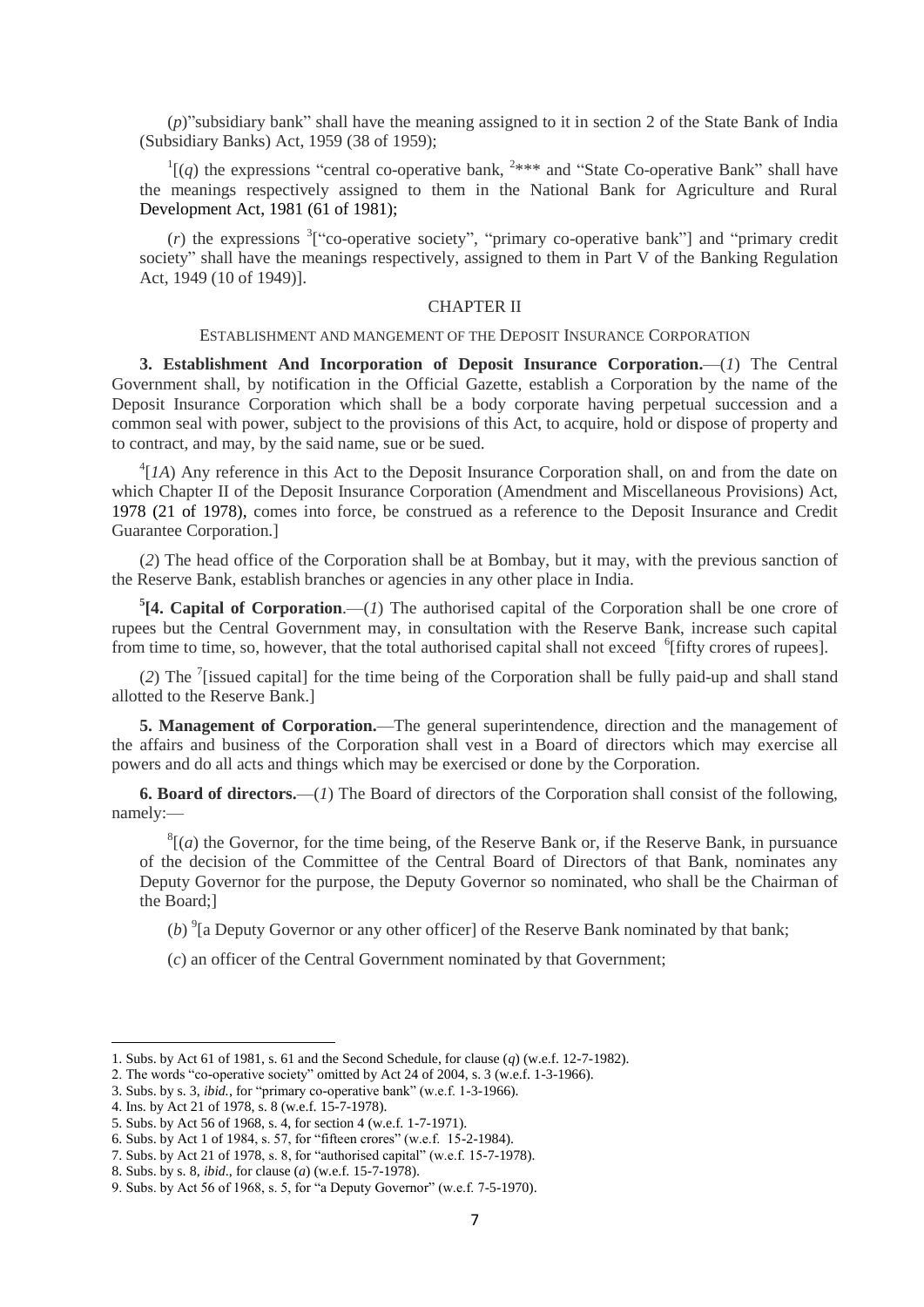$\Gamma$ [(*d*) five directors nominated by the Central Government in consultation with the Reserve Bank, three of whom shall be persons having special knowledge of commercial banking, insurance, commerce, industry or finance and two of whom shall be persons having special knowledge of, or experience in, co-operative banking or co-operative movement and none of the directors shall be an officer of Government or of the Reserve Bank or an officer or other employee of the Corporation or a director, an officer or other employee of a banking company or a co-operative bank or otherwise actively connected with a banking company or a co-operative bank].

 $2\ell(e)$  four directors, nominated by the Central Government in consultation with the Reserve Bank, having special knowledge or practical experience in respect of accountancy, agriculture and rural economy, banking, co-operation, economics, finance, law or small-scale industry or any other matter, the special knowledge of, and practical experience in which, is likely, in the opinion of the Central Government to be useful to the Corporation.]

 $3[(2)(i)$ . A director nominated under clause (*b*) or clause (*c*) <sup>4</sup>[or clause (*d*) or clause (*e*)] of sub-section (*1*) shall hold office during the pleasure of the authority nominating him; and

 $^5$ [(*ii*) Subject to the provisions contained in clause (*i*), a director nominated under clause (*d*) or clause (*e*) of sub-section (*1*), shall hold office for such period, not exceeding three years, as may be specified by the Central Government in this behalf <sup>6\*\*\*</sup>, and shall be eligible for re-nomination:

Provided that no such director shall hold office continuously for a period exceeding six years.]]

(3) A person shall not be capable of being nominated as a director under clause (*d*)<sup>7</sup>[or clause (*e*)] of sub-section (*1*) if—

(*a*) he has been removed or dismissed from the service of Government or of a local authority or of a corporation or company in which not less than fifty-one per cent. of the paid-up share capital is held by Government; or

(*b*) he is or at any time has been adjudicated as insolvent or has suspended payment of his debts or has compounded with his creditors; or

(*c*) he is of unsound mind and stands so declared by a competent Court; or

(*d*) he has been convicted of any offence which, in the opinion of the Central Government, involves moral turpitude.

(*4*) If a director nominated under clause (*d*) of sub-section (*1*)—

(*a*) becomes subject to any of the disqualifications mentioned in clauses (*a*) to (*d*) of sub-section (*3*); or

(*b*) is absent without leave of the Board for more than three consecutive meetings thereof; or

(*c*) becomes a director or an officer or an employee of an insured bank or is, in the opinion of the Central Government, otherwise actively connected with such bank; or

(*d*) becomes an officer or other employee of Government or of the Reserve Bank or of the Corporation;

his seat shall thereupon become vacant.

<sup>1.</sup> Subs. by Act 56 of 1968, s. 5, for clause (*d*) (w.e.f. 10-3-1986).

<sup>2.</sup> Ins. by Act 21 of 1978, s. 8 (w.e.f. 15-7-1978).

<sup>3.</sup> Subs. by Act 1 of 1984, s. 58, for sub-section (*2*) (w.e.f. 15-2-1984).

<sup>4.</sup> Ins. by Act 66 of 1988, s. 24 (w.e.f. 30-12-1988).

<sup>5.</sup> Subs. by s. 24, *ibid*., for clause (*ii*) (w.e.f. 30-12-1988).

<sup>6.</sup> The words "and thereafter until his successor assumes office" omitted by Act 45 of 2006, s. 17 (w.e.f. 16-10-2006).

<sup>7.</sup> Ins. by Act 1 of 1984, s. 58 (w.e.f. 15-2-1984).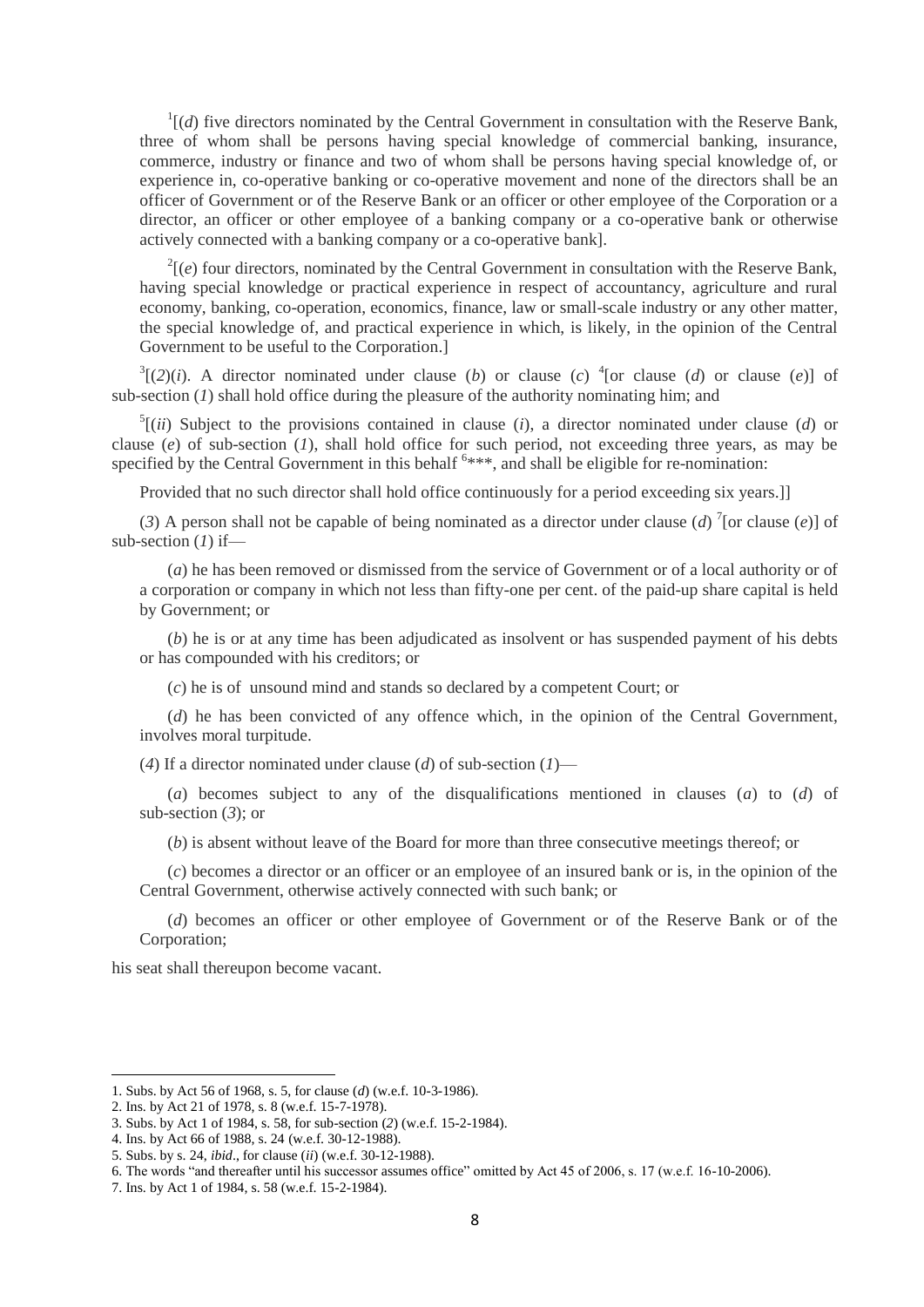<sup>1</sup>[(5) If a director nominated under clause (*e*) of sub-section (*1*)—

(*a*) becomes subject to any of the disqualifications mentioned in clauses (*a*) to (*d*) of sub-section (*3*); or

(*b*) is absent without leave of the Board for more than three consecutive meetings thereof,

his seat shall thereupon becomes vacant.]

**7. Meetings of Board.**—(*1*) The Board shall meet at such times and places and shall observe such rules of procedure in regard to the transaction of business at its meetings as may be prescribed.

(*2*) The Chairman or, if for any reason he is unable to attend the director nominated under clause (*b*) of sub-section (*1*) of section 6 shall preside at meetings of the Board and, in the event of equality of votes, shall have a second or casting vote.

**8. Committees of Corporation.**—(*1*) The Board may constitute an Executive Committee consisting of such number of directors as may be prescribed.

(*2*) The Executive Committee shall discharge such functions as may be prescribed or may be delegated to it by the Board.

(*3*) The Board may constitute such other committees, whether consisting wholly of directors or wholly of other persons or partly of directors and partly of other persons as it thinks fit for the purpose of discharging such of its functions as may be prescribed or may be delegated to them by the Board.

(*4*) A committee constituted under this section shall meet at such times and places and shall observe such rules of procedure in regard to the transaction of business at its meetings as may be prescribed.

(*5*) The members of a committee (other than directors of the Board) shall be paid by the Corporation such fees and allowances for attending its meetings and for attending to any other work of the Corporation as may be prescribed.

**9. Fees and allowances of directors.**—The directors of the Board shall be paid by the Corporation such fees and allowances for attending the meetings of the Board or of any its committees and for attending to any other work of the Corporation as may be prescribed:

Provided that no fees shall be payable to the Chairman or to the director nominated under clause (*b*) of clause (*c*) of sub-section (*1*) of section 6.

## CHAPTER III

REGISTRATION OF BANKING COMPANIES<sup>2</sup> [AND CO-OPERATIVE BANKS] AS INSURED BANKS AND LIABILITY OF CORPORATION TO DEPOSITORS

**10. Registration of existing banking companies.**—The Corporation shall register every existing banking company as an insured bank before the expiry of thirty days from the date of commencement of this Act.

**11. Registration of new banking companies.**—The Corporation shall register every new banking company as an insured bank as soon as may be after it is granted a licence under section 22 of the <sup>3</sup>[Banking Regulation Act, 1949 (10 of 1949)],  $4***$ 

**5 [11A. Registration of Regional Rural Banks.**—The Corporation shall register every Regional Rural Bank, before the expiry of thirty days from the date of its establishment.]

**12. Registration of defunct banking companies.**—Every banking company being a defunct banking company at the commencement of this Act, by reason of sub-clause (*vii*) or sub-clause (*viii*) of clause (*f*)

<sup>1.</sup> Ins. by Act 1 of 1984, s. 58 (w.e.f. 15-2-1984).

<sup>2.</sup> Ins. by Act 56 of 1968, s. 6 (w.e.f. 1-7-1971).

<sup>3.</sup> Subs. by s. 2, *ibid*., for "the Banking Companies Act, 1949" (w.e.f. 1-7-1971).

<sup>4.</sup> The words and figures ", or, as the case may be, after it is notified under section 51 of the said Act" omitted by Act 1 of 1984, s. 59 (w.e.f. 15-2-1984).

<sup>5.</sup> Ins. by Act 21 of 1976, s. 33 (w.e.f. 26-9-1975).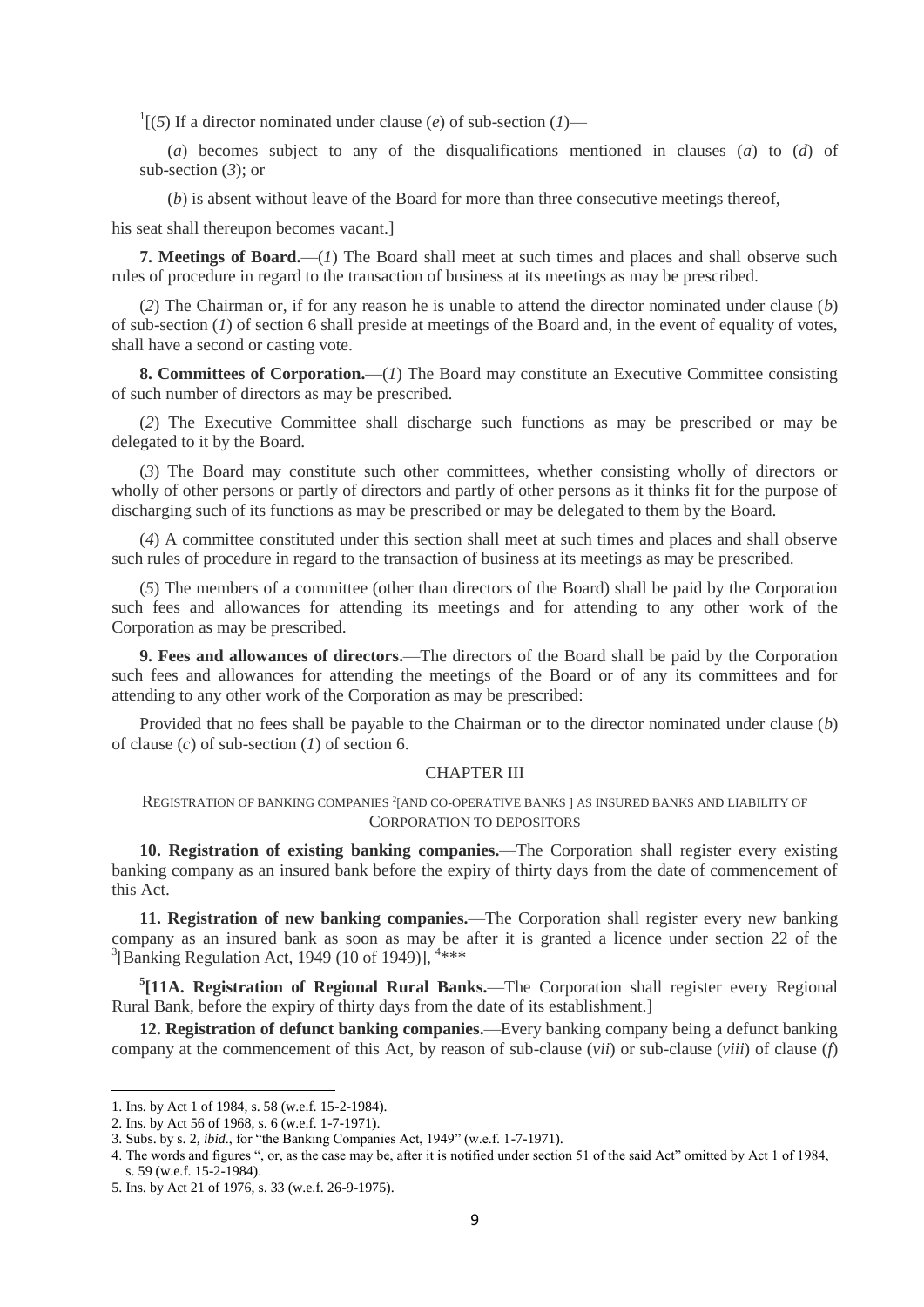of section 2 shall, unless it becomes a defunct banking company under any other sub-clause of that clause, be registered by the Corporation as an insured bank as soon as may be after the termination of the order moratorium or, as the case may be, the rejection of the application for its winding up.

**13. Cancellation of registration.**— $\frac{1}{l}(l)$ ] The registration of a banking company as an insured bank shall stand cancelled on the occurrence of any of the following events, namely:—

(*a*) if it has been prohibited from receiving fresh deposits; or

(*b*) if it has been informed by notice in writing by the Reserve Bank that its licence has been cancelled under section 22 of  $2$ <sup>2</sup>[the Banking Regulation Act, 1949 (10 of 1949)] or that a licence under that section cannot be granted to it; or

(*c*) if it has been ordered to be wound up; or

(*d*) if it has transferred all its deposit liabilities in India to any other institution; or

(*e*) if it has ceased to be a banking company within the meaning of sub-section (*2*) of section 36A of <sup>2</sup>[the Banking Regulation Act, 1949 (10 of 1949)] or has converted itself into a non-banking company; or

(*f*) if a liquidator has been appointed in pursuance of a resolution for the voluntary winding up of its affairs; or

(*g*) if in respect of it any scheme of compromise or arrangement or of reconstruction has been sanctioned by any competent authority and the said scheme does not permit the acceptance of fresh deposits; or

(*h*) if it has amalgamated with any other banking institution.

 $3(2)$  The provisions of clauses (*a*), <sup>4\*\*\*</sup> (*c*), (*d*) and (*h*) of sub-section (*1*) shall apply to a corresponding new bank as they apply to a banking company.]

 ${}^5(3)$  The provisions of clauses (*a*),  ${}^{4***}(c)$ , (*d*) and (*h*) of sub-section (*1*) shall apply to a Regional Rural Bank as they apply to a banking company.]

**6 [13A. Registration of co-operative banks.**—(*1*) No co-operative bank shall be registered under this section unless it is an eligible co-operative bank.

(*2*) Subject as aforesaid—

(*a*) the Corporation shall register every existing co-operative bank as an insured bank before the expiry of thirty days next following the commencement of the Deposit Insurance Corporation (Amendment) Act, 1968 (56 of 1968);

(*b*) the Corporation shall register as an insured bank—

(*i*) every new co-operative bank [other than a primary credit society becoming a primary co-operative bank after the commencement of the Deposit Insurance Corporation (Amendment) Act, 1968 (56 of 1968)] as soon as may be after it is granted a licence under section 22 of the Banking Regulation Act, 1949 (10 of 1949);

(*ii*) a primary credit society becoming a primary co-operative bank after such commencement within three months of its having made an application for a licence under the said section:

Provided that a bank referred to in clause (*b*) shall not be so registered if it has been informed by notice in writing by the Reserve Bank that such a licence cannot be granted to it.

 $\int$ <sup>7</sup>[(*iii*) every co-operative bank which has come into existence after the commencement of the Deposit Insurance Corporation (Amendment) Act, 1968 (56 of 1968), as a result of the division of

<sup>1.</sup> Section 13 re-numbered as sub-section (*1*) thereof by Act 5 of 1970, s. 20 (w.e.f. 19-7-1969).

<sup>2.</sup> Subs. by Act 56 of 1968, s. 2, for "the Banking Companies Act, 1949" (w.e.f. 1-7-1971).

<sup>3.</sup> Ins. by Act 5 of 1970, s. 20 (w.e.f. 19-7-1969).

<sup>4.</sup> The brackets and letter "(*b*)," omitted by 1 of 1984, s. 60 (w.e.f. 15-2-1984).

<sup>5.</sup> Ins. by Act 21 of 1976, s. 33 (w.e.f. 26-9-1975).

<sup>6.</sup> Ins. by Act 56 of 1968, s. 7 (w.e.f. 1-7-1971).

<sup>7.</sup> Ins. by Act 1 of 1984, s. 61 (w.e.f. 15-2-1984).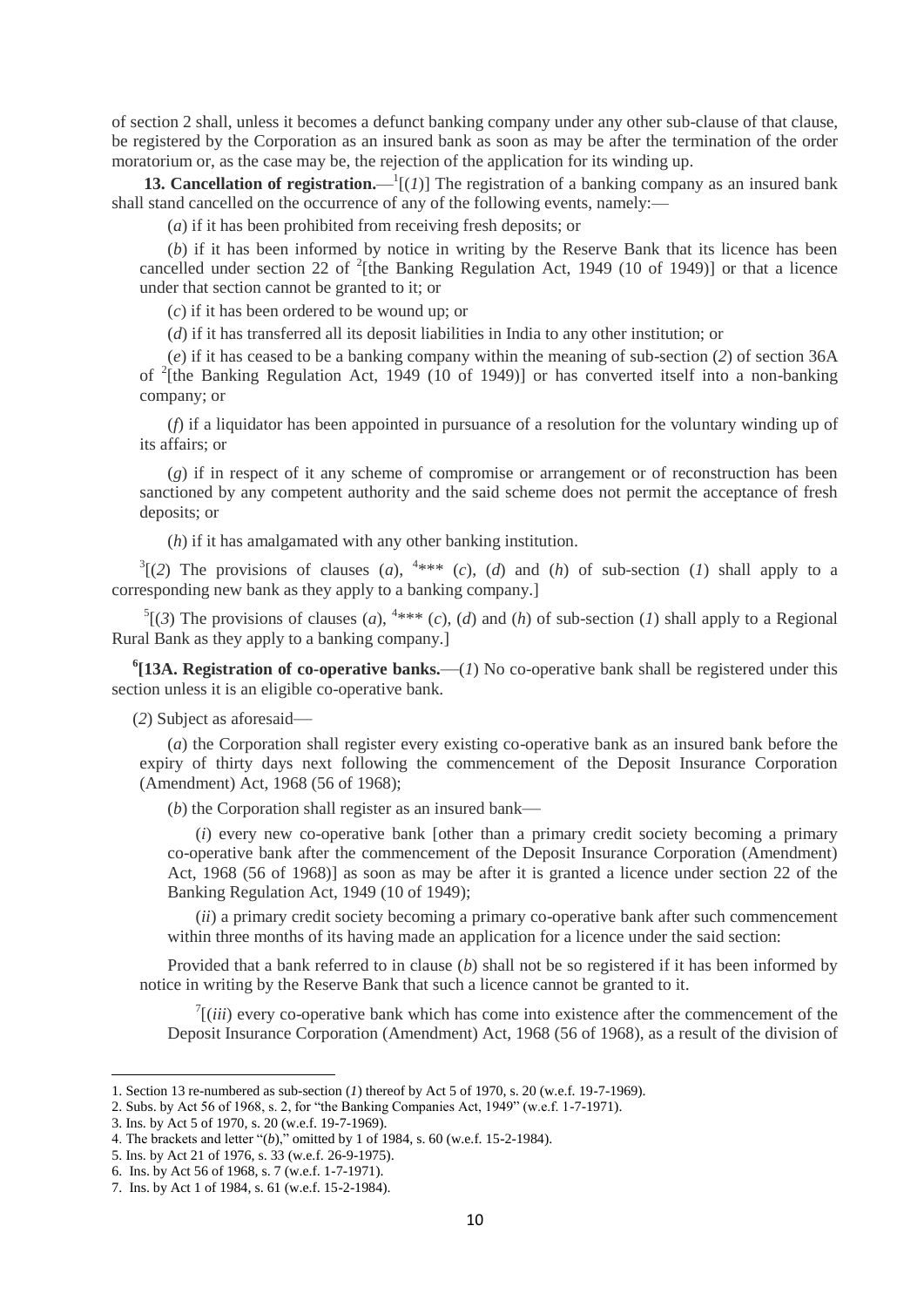any other co-operative society carrying on business as a co-operative bank, or the amalgamation of two or more co-operative societies carrying on banking business, at the commencement of the Banking Laws (Application to Co-operative Societies) Act, 1965 (23 of 1965), or at any time thereafter, within three months of its having made an application for a licence under the said section;]

**13B. Registration of defunct co-operative banks.**—Every co-operative bank being a defunct co-operative bank at the commencement of the Deposit Insurance Corporation (Amendment) Act, 1968 (56 of 1968), by reason of sub-clause (*vii*) or Sub-clause (*viii*) of clause (*ff*) of section 2 shall, unless it becomes a defunct co-operative bank under any other sub-clause of that clause, be registered by the Corporation as an insured bank as soon as may be after the termination of the order of moratorium, or as the case may be, the rejection or dismissal of the application for its winding up provided it is an eligible co-operative bank and it either holds a licence granted under section 22 of the Banking Regulation Act, 1949 (10 of 1949), or having applied for such licence in accordance with that section, has not been informed by notice in writing by the Reserve Bank that a licence cannot be granted to it.

**13C. Cancellation of registration of co-operative banks.**—The registration of a co-operative bank as an insured bank shall stand cancelled on the occurrence of any of the following events, namely:—

(*a*) if it has been prohibited from accepting fresh deposits; or

(*b*) if it has been informed by notice in writing by the Reserve Bank that its licence has been cancelled under section 22 of the Banking Regulation Act, 1949 (10 of 1949), or a licence under that section cannot be granted to it; or

(*c*) if it has been ordered or directed to be wound up; or

(*d*) if it has transferred all its deposit liabilities in India to any other institution; or

(*e*) if it has ceased to be a co-operative bank within the meaning of sub-section (*2*) of section 36A of the Banking Regulation Act, 1949 (10 of 1949); or

(*f*) if it has converted itself into a non-banking co-operative society; or

(*g*) if in respect of it any scheme of compromise or arrangement or of reconstruction has been sanctioned by a competent authority and the said scheme does not permit the acceptance by it of fresh deposits; or

(*h*) if it has been amalgamated with any other co-operative society; or

(*i*) if it ceases to be an eligible co-operative bank, that is, if the law for the time being governing such co-operative bank does not provide for all or any of the matters referred to in clause (*gg*) of section 2.

**13D. Circumstances in which Reserve Bank may require winding up of co-operative banks.**—(*1*) The circumstances referred to in sub-clause (*ii*) of clause (*gg*) of section 2 (being circumstances in which the Reserve Bank may require the winding up of a co-operative bank) are the following, namely:—

(*a*) that the co-operative bank has failed to comply with the requirements specified in section 11 of the Banking Regulation Act, 1949 (10 of 1949); or

(*b*) that the co-operative bank has by reason of the provisions of section 22 of the said Act become disentitled to carry on banking business in India; or

(*c*) that the co-operative bank has been prohibited from receiving fresh deposits by an order under sub-section (*4*) of section 35 of the said Act or under clause (*b*) of sub-section (*3A*) of section 42 of the Reserve Bank of India Act, 1934 (2 of 1934); or

(*d*) that the co-operative bank having failed to comply with any requirement of the Banking Regulation Act, 1949 (10 of 1949), other than the requirements laid down in section 11 thereof, has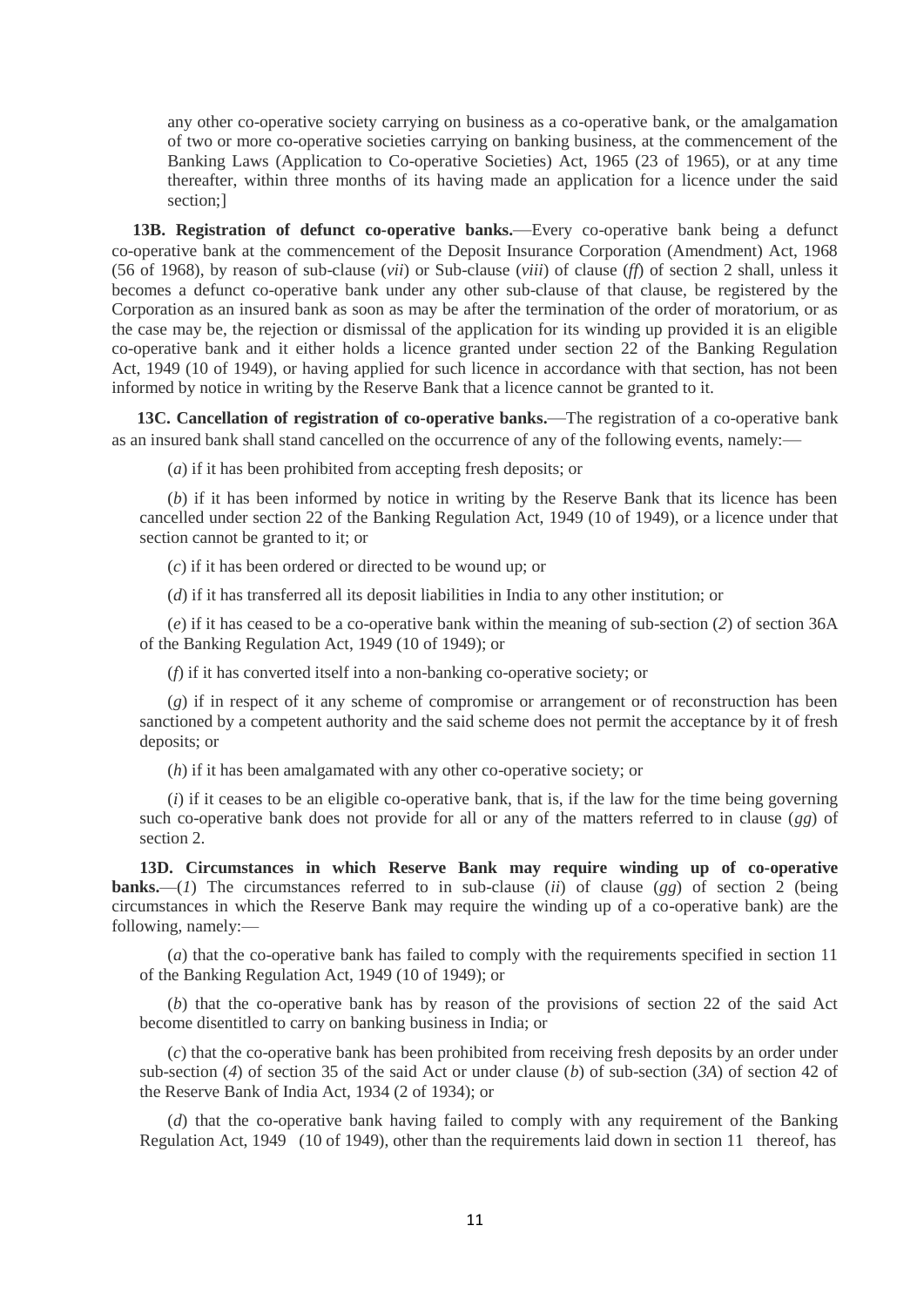continued such failure or, having contravened any provision of that Act has continued such contravention beyond such period or periods as may be specified in that behalf by the Reserve Bank from time to time, after notice in writing of such failure or contravention has been conveyed to the co-operative bank; or

(*e*) that the co-operative bank is unable to pay its debts; or

(*f*) that in the opinion of the Reserve Bank—

(*i*) a compromise or arrangement sanctioned by a competent authority in respect of the co-operative bank cannot be worked satisfactorily with or without modifications, or

(*ii*) the continuance of the co-operative bank is prejudicial to the interests of its depositors.

(*2*) Without prejudice to the provisions of any other law for the time being in force, a co-operative bank shall, for the purpose of clause  $(e)$  of sub-section  $(1)$ , be deemed to be unable to pay its debts:-

(*i*) if, on the basis of the returns, statements or information furnished to the Reserve Bank under or in pursuance of the provisions of the Banking Regulation Act, 1949 (10 of 1949), the Reserve Bank is of opinion that the co-operative bank is unable to pay its debts; or

(*ii*) if the co-operative bank has refused to meet any lawful demand made at any of its offices or branches within two working days, if such demand is made at a place where there is an office, branch or agency of the Reserve Bank, or within five working days if such demand is made elsewhere and, in either case, the Reserve Bank Certifies in writing that the co-operative bank is unable to pay its debts.]

**14. Intimation of registration.**—(*1*) Where the Corporation has registered any  $\frac{1}{2}$  [banking] company, Regional Rural Bank] or co-operative bank] as an insured bank, it shall, within thirty days of its registration, send an intimation in writing to the  $\lceil \frac{1}{2} \rceil$  [banking company, Regional Rural Bank] or co-operative bank] that it has been registered as an insured bank.

(*2*) Every such intimation shall indicate the manner in which the premium payable by the bank under section 15 may be calculated.

**15. Premium.**—(*1*) Every insured bank shall, so long as it continues to be registered, be liable to pay a premium to the Corporation on its deposits at such rate or rates as may <sup>3</sup>[with the previous approval of the Reserve Bank, be notified by the Corporation, from time to time, to the insured banks and different rates may be notified for different categories of insured banks:]

Provided that the premium payable by any insured bank for any period shall not exceed fifteen paisa per annum for every hundred rupees of the total amount of the deposits in that bank at the end of that period or, where its registration has been cancelled during that period, on the date of its cancellation:

Provided further that where the registration of any insured bank is cancelled under section 13 $\textsuperscript{4}$  [or under section 13C] such cancellation shall not affect the liability of that bank for payment of premium for the period before such cancellation and of any interest due under the provisions of this section.

(*2*) The premium shall be payable for such periods, at such times and in such manner as may be prescribed.

(*3*) If an insured bank makes any default in payment of any amount of premium, it shall, for the period of such default, be liable to pay to the Corporation interest on such amount at such rate <sup>5</sup>[not exceeding eight per cent. over and above the bank rate as may be prescribed].

<sup>1.</sup> Subs. by Act 56 of 1968, s. 8, for "banking company" (w.e.f. 1-7-1971).

<sup>2.</sup> Subs. by Act 21 of 1976, s. 33, for "banking company" (w.e.f. 26-9-1975).

<sup>3.</sup> Subs. by Act 21 of 1978, s. 8, for certain words (w.e.f. 15-7-1978).

<sup>4.</sup> Ins. by Act 56 of 1968, s. 9 (w.e.f. 1-7-1971).

<sup>5.</sup> Subs. by Act 21 of 1978, s. 8, for "not exceeding eight per cent. per annum as may be prescribed" (w.e.f. 15-7-1978).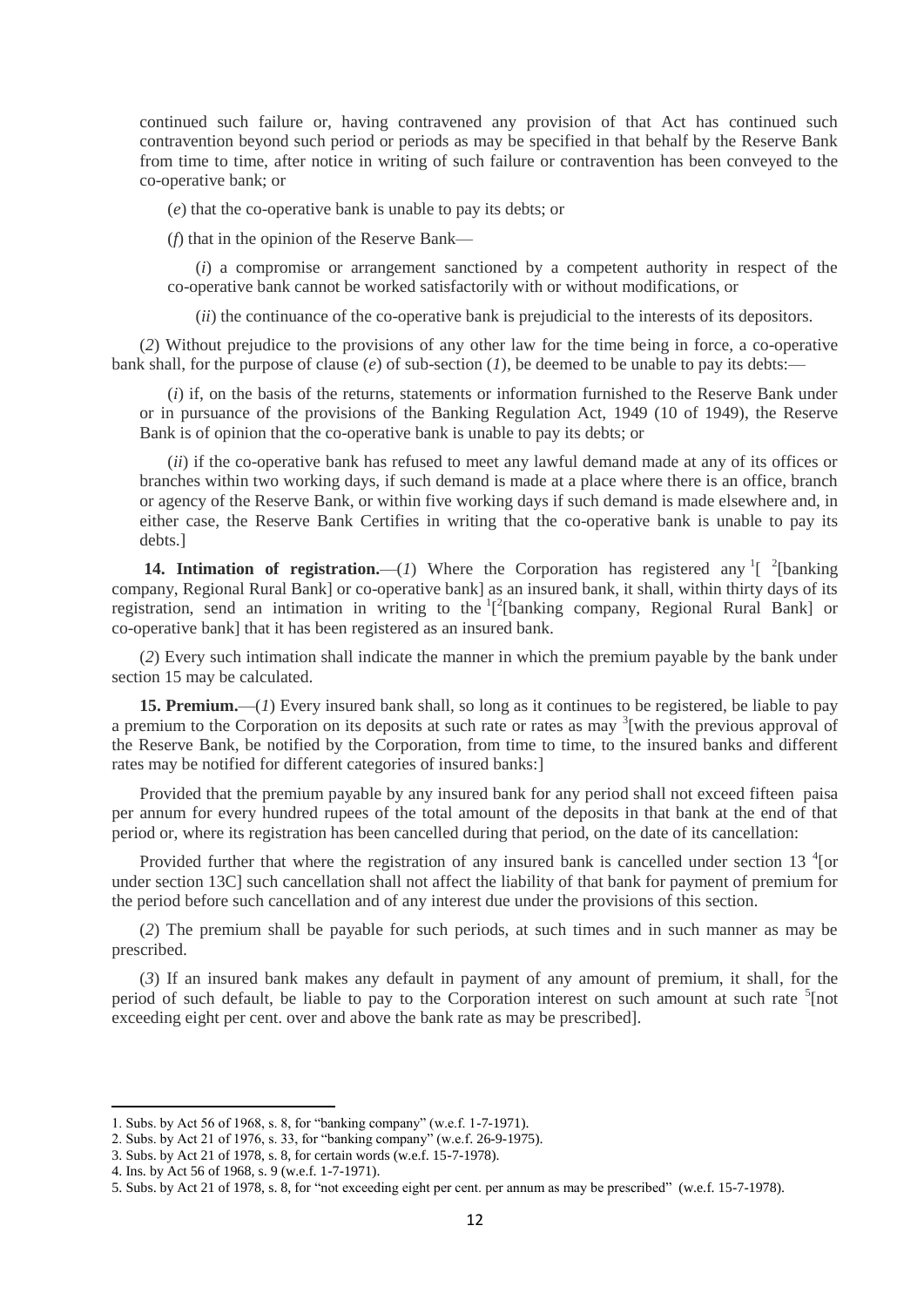**1 [15A. Cancellation of registration of an insured bank for non-payment of premium.**—(*1*) The Corporation may cancel the registration of an insured bank if it fails to pay the premium for three consecutive periods:

Provided that no such registration shall be cancelled except after giving to the concerned bank one month's notice in writing calling upon that bank to pay the amount in default.

(*2*) The Corporation may restore the registration of a bank whose registration has been cancelled under sub-section (*1*), if the concerned bank requests the Corporation to restore the registration and pays all the amounts due by way of premia from the date of default till the date of payment together with interest due thereon on the date of payment:

Provided that the Corporation shall not restore the registration unless it is satisfied, on an inspection of the concerned bank or otherwise, that it is eligible to be registered as an insured bank.]

**16. Liability of corporation in respect of insured deposits.**—(*1*) Where an order for the winding up or liquidation of an insured bank is made, the Corporation shall, subject to the other provisions of this Act, be liable to pay to every depositor of that bank in accordance with the provisions of section 17 an amount equal to the amount due to him in respect of his deposit in that bank at the time when such order is made:

Provided that the liability of the corporation in respect of an insured bank referred to in clause (*a*) or clause (*b*) <sup>2</sup>[of sub-section (*l*) of section 13] <sup>3</sup>[or clause (*a*) or clause (*b*) of section 13C] shall be limited to the deposits as on the date of the cancellation of the registration:

Provided further that the total amount payable by the Corporation to any one depositer in respect of his deposit in that bank in the same capacity and in the same right shall not exceed one thousand and five hundred rupees:

Provided further that the Corporation may, from time to time, having regard to its financial position and to the interests of the banking system of the country as a whole, raise, with the previous approval of the Central Government, the aforesaid limit of one thousand and five hundred rupees.

(*2*) Where in respect of an insured bank a scheme of compromise or arrangement or of reconstruction or amalgamation has been sanctioned by any competent authority and the said scheme provides for each depositor being paid or credited with, on the date on which the scheme comes into force, an amount which is less than the original amount and also the specified amount, the Corporation shall be liable to pay every such depositor in accordance with, the provisions of section 18 an amount equivalent to the difference between the amount so paid or credited and the original amount, or the difference between the amount so paid or credited and the specified amount, whichever is less:

Provided that where any such scheme also provides that any payment made to a depositor before the coming into force of the scheme shall be reckoned towards the payment due to him under that scheme, then the scheme shall be deemed to have provided for that payment being made on the date of its coming into force.

(*3*) For the purposes of this section, the amount of a deposit shall be determined after deducting therefrom any ascertained sum of money which the insured banks may be legally entitled to claim by way of set off against the depositor in the same capacity and in the same right.

(*4*) In this section,—

**.** 

(*a*) "original amount" in relation to a depositor means the total amount due by the insured bank immediately before the date of coming into force of the scheme of compromise or arrangement or, as the case may be, of reconstruction or amalgamation to the depositor in respect of his deposit in the bank in the same capacity and in the same right:

<sup>1.</sup> Ins. by Act 21 of 1978, s. 8 (w.e.f. 15-7-1978).

<sup>2.</sup> Subs. by Act 1 of 1984, s. 62, for "of section 13" (w.e.f. 19-7-1969).

<sup>3.</sup> Ins. by Act 56 of 1968, s. 10 (w.e.f. 1-7-1971).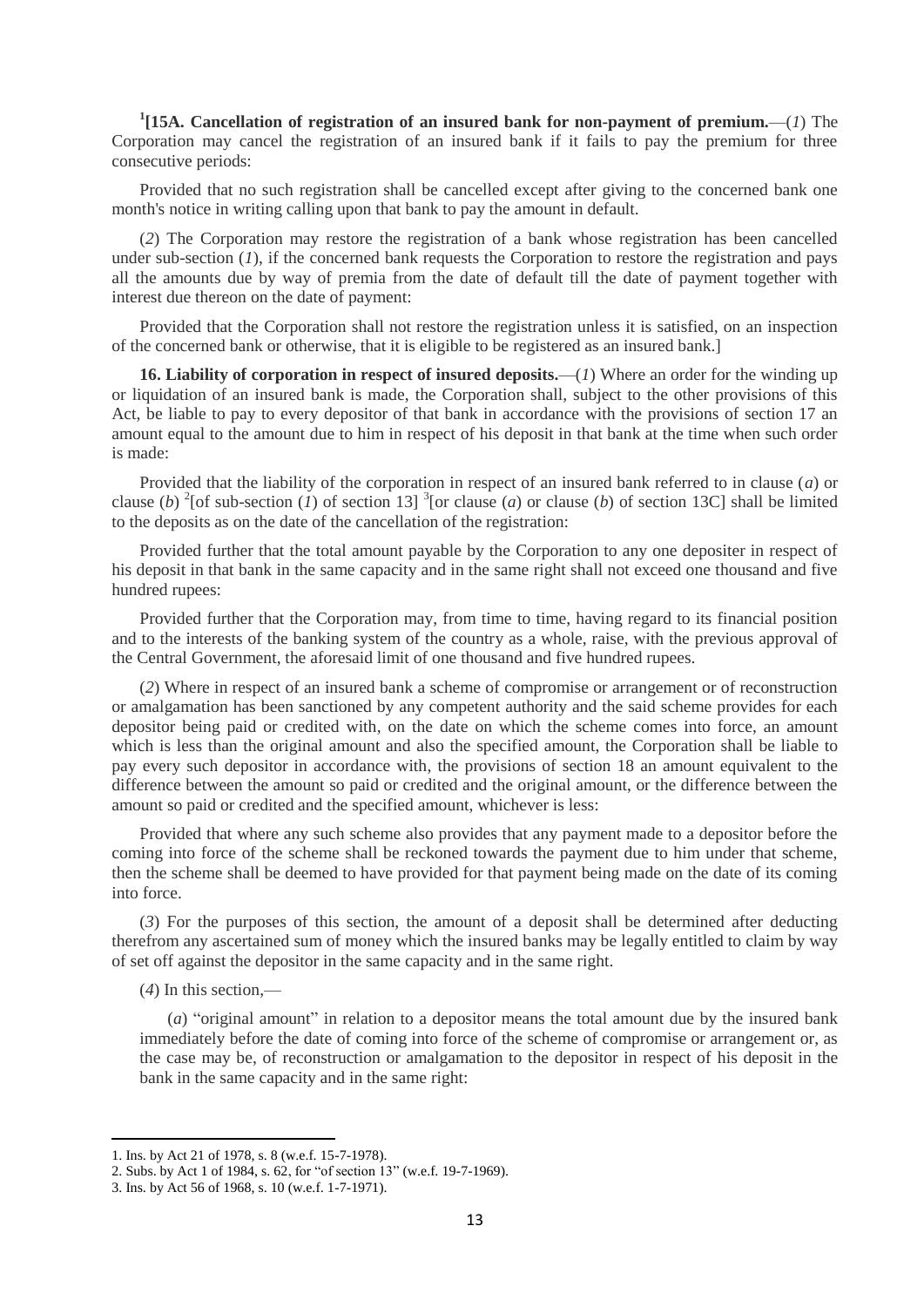Provided that where under the proviso to sub-section (*2*), the scheme is deemed to have provided for any payment being made on the date of its coming into force the amount of such payment shall be included in calculating the original amount;

(*b*) "specified amount" means one thousand and five hundred rupees, or, as the case may be, the amount fixed by the Corporation under the third proviso to sub-section (*1*).

**17. Manner of payment by Corporation in case of winding up of insured banks.**—(*1*) Where an insured bank has been ordered to be wound up or to be taken into liquidation and a liquidator, by whatever name called, has been appointed in respect thereof, the liquidator shall, with the lest possible delay and in any case not later than three months from the date of his assuming charge of office, furnish to the Corporation a list in such form and manner as may be specified by the Corporation showing separately the deposits in respect of each depositor and the amounts of set off referred to in sub-section (*3*) of section 16.

(*2*) Before the expiry of two months from the receipt of such list from the liquidator the Corporation shall pay <sup>1</sup>[the amount payable under section 16 in respect of the deposit of each depositor—

- (*a*) directly to the depositor, or
- (*b*) to the depositor through such agency as the Corporation may determine, or
- (*c*) to the liquidator.]

 $2^{2}$ [(3) Where the Corporation pays under sub-section (2), any amount in respect of the deposit of a depositor to the liquidator, the liquidator shall pay or cause to be paid that amount to the depositor and any expenses incurred by the liquidator in making such payment shall be treated as expenses incurred in the winding up of the insured bank.]

**18. Manner of payment by Corporation in case of scheme of compromise or arrangement or of reconstruction or amalgamation in respect of an insured bank.**—(*1*) Where a scheme of amalgamation of any insured bank with any other banking institution (hereinafter referred to as the transferee bank) or a scheme of compromise or arrangement or of reconstruction in respect of such bank has been sanctioned and the Corporation has become liable to pay to depositors of the insured bank under sub-section (*2*) of section 16, the transferee bank where the scheme is of amalgamation and the insured bank in any other case shall, with the least possible delay and in any case not later than three months from the date on which such scheme takes effect, furnish to the Corporation a list in such form and manner as may be specified by the Corporation and certified to be correct by the chief executive officer of the transferee bank or, as the case may be, of the insured bank showing separately deposits in respect of each depositor and the amounts of set off referred to in sub-section (*3*) of section 16 and also the amounts paid or credited or deemed to have been paid under the scheme.

(*2*) Before the expiry of two months from the receipt of such list, the Corporation shall pay the amount payable under section 16 either directly to the depositor or to the transferee bank or the insured bank for being credited in his account.

**19. Discharge of the liability of Corporation.**—Any amount paid by the Corporation under section 17 or section 18 in respect of a deposit shall, to the extent of the amount paid, discharge the Corporation from its liability in respect of that deposit.

**20. Provision for unpaid amounts.**—Where any depositor to whom any payment is to be made in accordance with the provisions of section 17 or section 18 cannot be found or is not readily traceable, adequate provision shall be made by the Corporation for such payment and the amount of such provision shall be accounted for separately in its books.

21. Repayment of the amount to Corporation.—(*1*) Where any amount has been paid under section 17 or section 18 or any provision therefore has been made under section 20, the Corporation shall

<sup>1.</sup> Subs. by Act 56 of 1968, s. 11, for certain words (w.e.f 1-7-1971).

<sup>2.</sup> Ins. by s. 11, *ibid*. (w.e.f. 1-7-1971).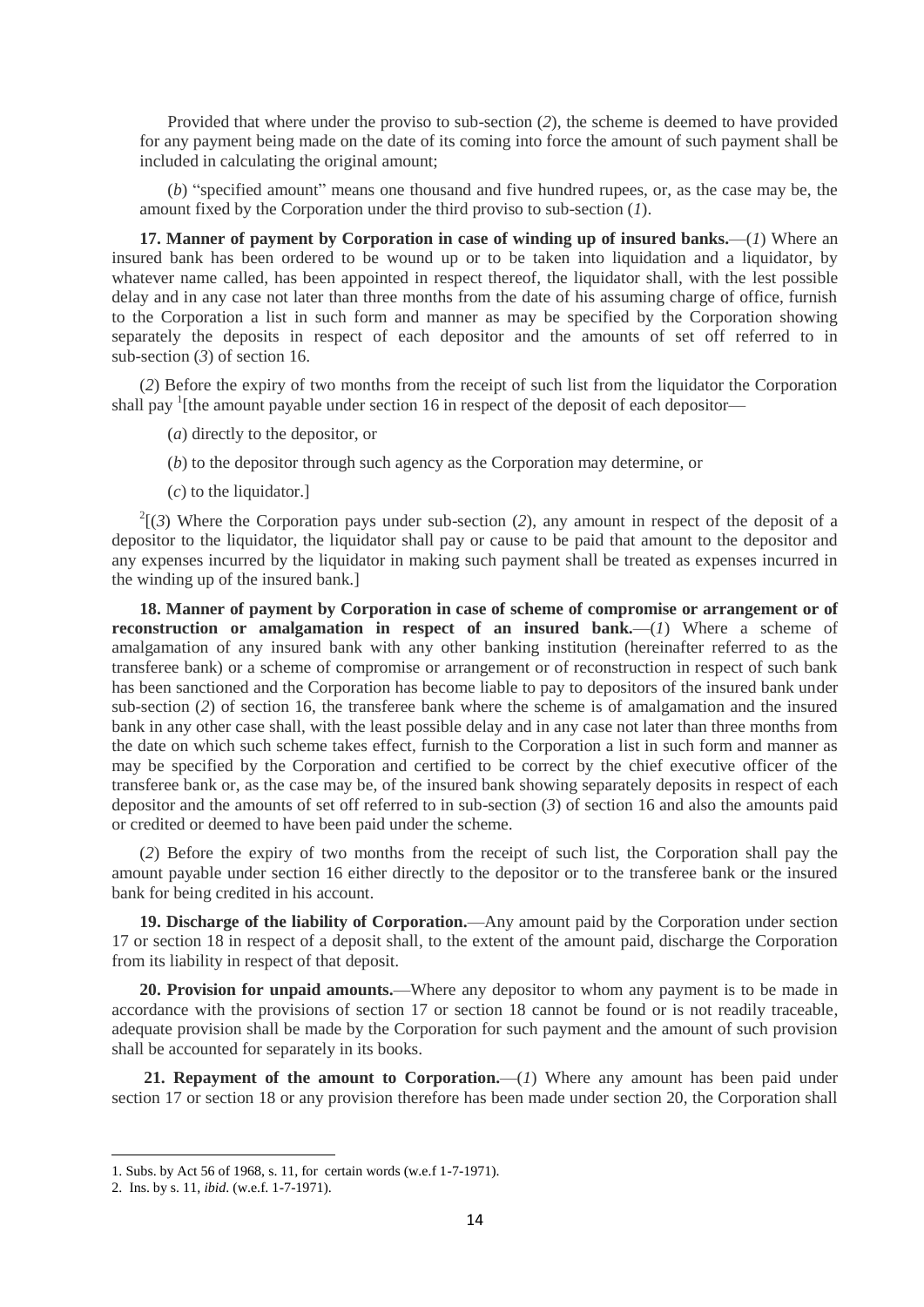furnish to the liquidator or the insured bank or to the transferee bank, as the case may be, information as regards the amount so paid or provided for.

(*2*) On receipt of the information under sub-section (*1*), notwithstanding anything to the contrary contained in any other law for the time being in force,—

(*a*) the liquidator shall, within such time and in such manner as may be prescribed, repay to the Corporation out of the amount, if any, payable by him in respect of any deposit such sum or sums as make up the amount paid or provided for by the Corporation in respect of that deposit;

(*b*) the insured bank or as the case may be, the transferee bank shall, within such time and in such manner as may be prescribed, repay to the Corporation out of the amount, if any, to be paid or credited in respect of any deposit after the date of the coming into force of the scheme referred to in section 18, such sum or sums as make up the amount paid or provided for by the Corporation in respect of that deposit.

# 1 [CHAPTER III-A

## CREDIT GUARANTEE FUNCTIONS

**21A. Guaranteeing of credit facilities and indemnifying credit institutions.**—(*1*) The Corporation may guarantee credit facilities given by any credit institution and may also indemnify credit institutions in respect of credit facilities granted by them.

(*2*) The Board may, for the purpose of guaranteeing credit facilities granted by credit institutions or indemnifying credit institutions, frame one or more schemes in such form and in such manner and containing such provisions as the Board may, from time to time, deem fit.

(*3*) The Board may levy, on every credit institution availing itself of the guarantees or indemnities provided by the Corporation, a fee at such rate or rates as may, with the previous approval of the Reserve Bank, be notified by the Corporation to the credit institution from time to time and different rates may be notified for different categories of credit institutions, for different types of credit facilities, for different areas where the credit facilities are utilised, or for different categories of beneficiaries of the credit facilities.

*Explanation.*—"Credit facility" means any financial assistance, including a loan or advance, cash credit, overdraft, bills purchased or discounted, a term of instalment credit and any guarantee other than a performance guarantee, granted or issued in India by a credit institution at any of its offices in India.

**21B. Corporation to act as agent of Central Government.**—The Corporation may act as agent for the Central Government,—

(*i*) in guaranteeing the due performance by any small-scale industrial concern or other institution or undertaking or categories of institutions or undertakings approved by the Central Government in this behalf, of its, or their, obligations to any credit institution in respect of loans and advances made or other credit facilities provided to it, or them, by such credit institution, and

(*ii*) in making, as such agent, of payments in connection with such guarantee.]

#### CHAPTER IV

### FUNDS, ACCOUNTS AND AUDIT

**2 [22. Funds of Corporation**.—The Corporation shall maintain three funds, to be called, respectively, the Deposit Insurance Fund, the Credit Guarantee Fund and the General Fund.]

**23. Deposit Insurance Fund.**—(*1*) To the Deposit Insurance Fund shall be credited,—

- (*a*) all amounts received by the Corporation as premium;
- (*b*) all amount received by the Corporation under section 21;

<sup>1.</sup> Ins. by Act 21 of 1978, s. 8 (w.e.f. 15-7-1978).

<sup>2.</sup> Subs. by s. 8, *ibid*., for section 22 (w.e.f. 15-7-1978).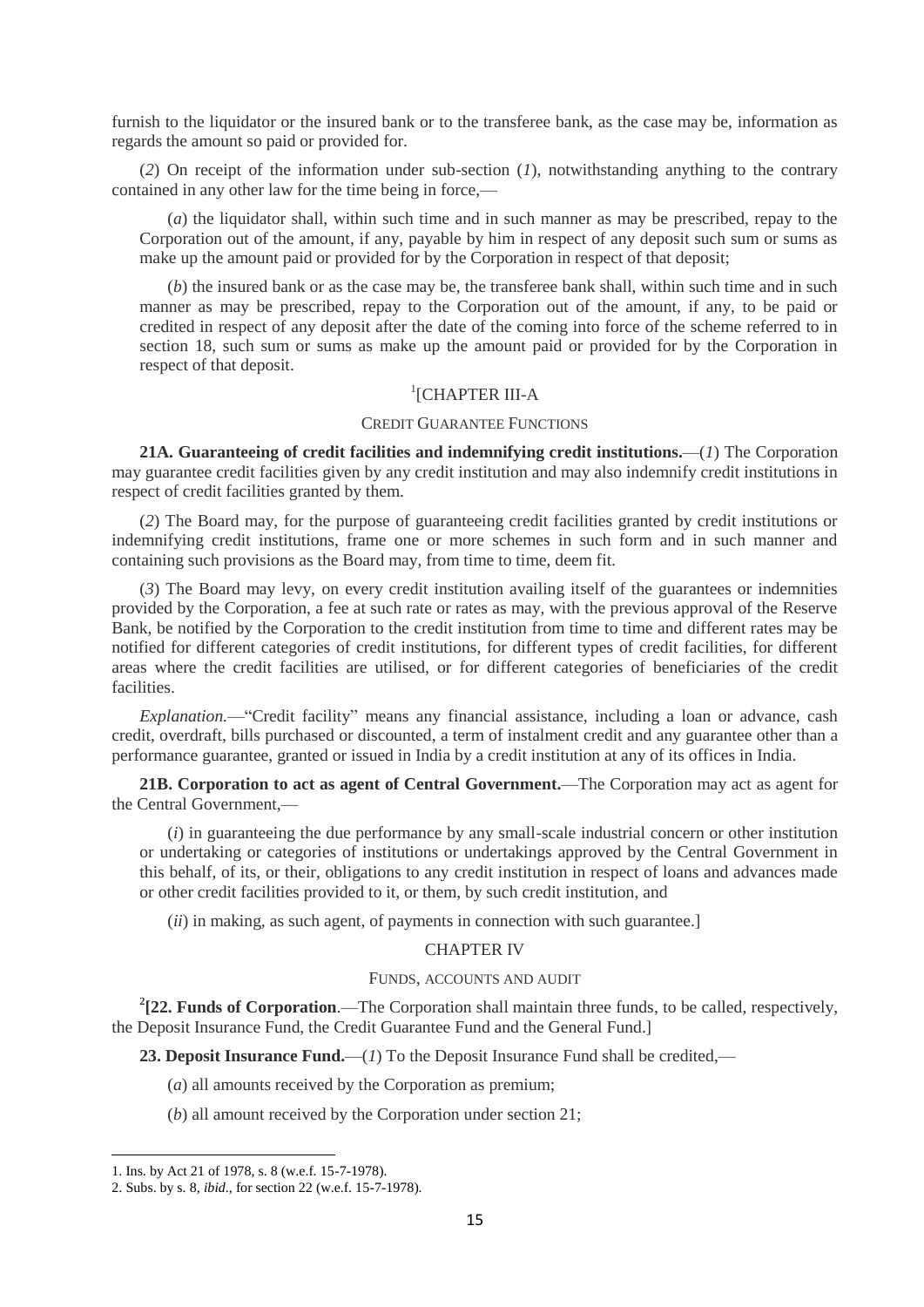(*c*) the amount advanced by the Reserve Bank under section 26;

( $d$ ) all amounts transferred to that Fund from the General Fund  $\frac{1}{1}$  [or the Credit Guarantee Fund] under section 27; and

(*e*) all income arising from the investments made out of that Fund.

(*2*) The said Fund shall be applied—

(*a*) to make payments in respect of insured deposits;

(*b*) to meet liability in respect of an advance taken under section 26,  $2***$ 

(*c*) to meet liability in respect of the amounts referred to in clause (*d*) of sub-section (*1*) <sup>3</sup>[;and]

 $\frac{1}{d}$  (*d*) to meet the whole or any part of the liability on account of the depreciation in assets, contributions to staff superannuation and other funds or other expenses incurred or to be incurred by the Corporation, as may be decided by the Board.]

<sup>1</sup>[23A. Credit Guarantee Fund.—(1) To the Credit Guarantee Fund shall be credited,—

(*a*) all amounts in the Reserve for unexpired Guarantee Risks maintained by the Credit Guarantee Corporation of India Limited, a company formed and registered under the Companies Act, 1956 (1 of 1956), and having its registered office at Bombay;

(*b*) all amounts received by the Corporation as fees for guarantees and indemnities taken over or given by it;

(*c*) all amounts received by the Corporation in respect of guarantees and indemnities taken over or given by it;

(*d*) all amounts transferred to that Fund from the Deposit Insurance Fund or the General Fund under section 27; and

(*e*) all income arising from the investments made out of that Fund.

(*2*) The said Fund shall be applied—

(*a*) to make payments in respect of guarantees and indemnities taken over or issued by the Corporation;

(*b*) to meet any liability in respect of the amount referred to in clause (*d*) of sub-section (*1*);

(*c*) to meet the whole or any part of the liability on account of depreciation in assets, contributions to staff superannuation and other funds, or other expenses incurred or to be incurred by the Corporation, as may be decided by the Board;]

**24. General Fund.**—All receipts of the Corporation other than those referred to in sub-section (*1*) of section 23<sup>-1</sup> [or in sub-section  $(I)$  of section 23A] shall be credited to the General Fund and all payments by the Corporation other than those referred to in sub-section (*2*) 1 [of section 23, or, as the case may be, sub-section (*2*) of section 23A] shall be made out of that Fund.

25. Investment.—All moneys belonging to the Deposit Insurance Fund <sup>1</sup>[or the Credit Guarantee Fund] or the General Fund which may not for the time being be required by the Corporation shall be invested in promissory notes, stock or securities of the Central Government and all other moneys shall be deposited with the Reserve Bank.

<sup>1.</sup> Ins. by Act 21 of 1978, s. 8 (w.e.f. 15-7-1978).

<sup>2.</sup> The word "and" omitted by s. 8, *ibid*. (w.e.f. 15-7-1978).

<sup>3.</sup> Added by s. 8, *ibid*. (w.e.f. 15-7-1978).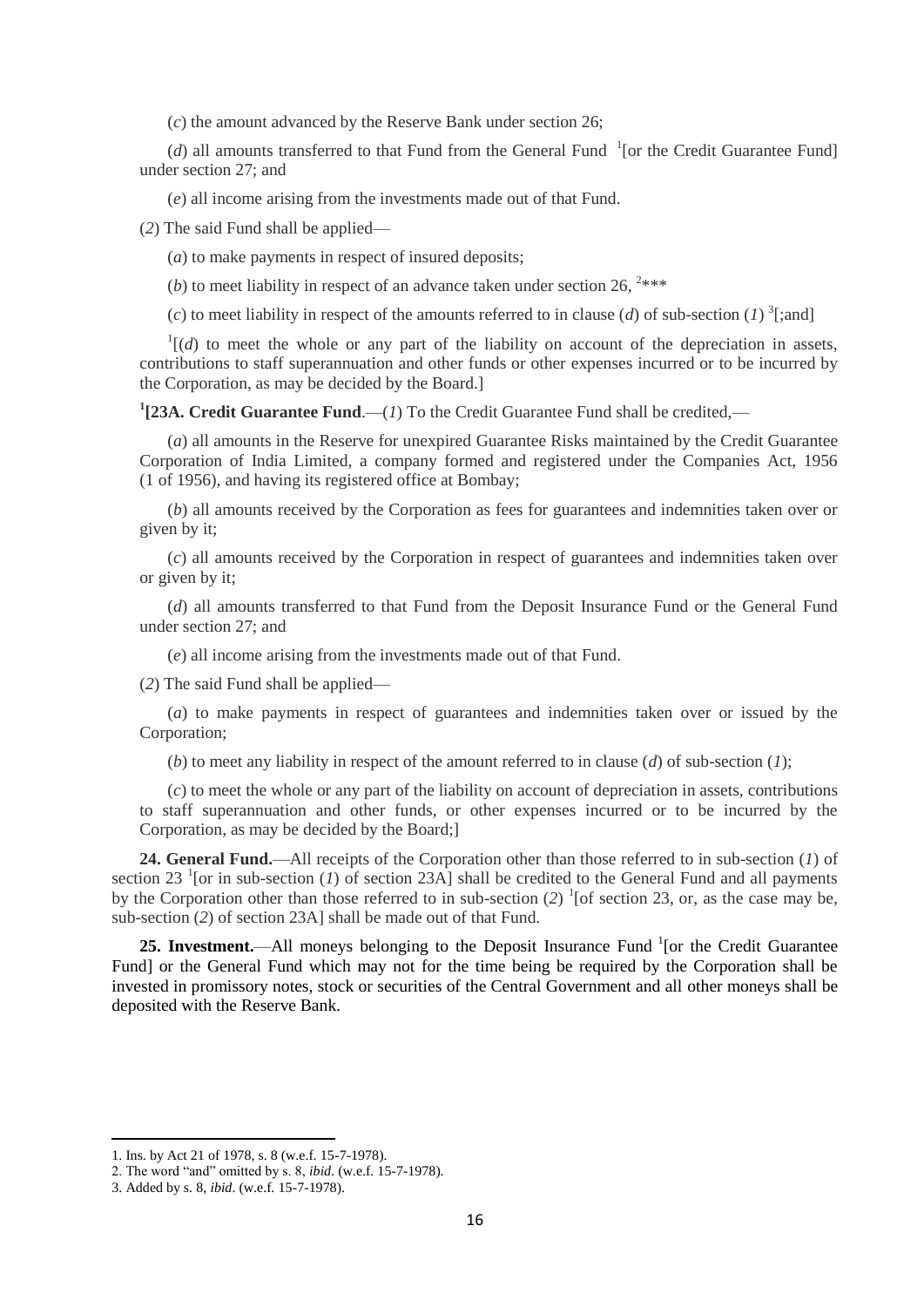**1 [25A. Amounts in one Fund may be transferred to the other Fund or may be utilised for other purposes**.—Notwithstanding anything contained in this Act, the Board may—

(*a*) transfer any amount from the Deposit Insurance Fund to the Credit Guarantee Fund or from the Credit Guarantee fund to the Deposit Insurance Fund, or

(*b*) utilise any money standing to the credit of either of the said Funds, for such purposes as it may think fit, if it is satisfied that the balance in the Fund, after such transfer or utilisation, will be adequate to meet any probable claim on that Fund.]

**26. Advances by Reserve Bank.**—(*1*) The Reserve Bank shall, from time to time, advance to the Corporation on a request by it such sum or sums as may be required by the Corporation for the purposes of the Deposit Insurance Fund <sup>1</sup>[or the Credit Guarantee Fund]:

Provided that the total amount outstanding at any one time on account of such advances shall not exceed five crores of rupees.

(*2*) The terms and conditions of any advance under this section shall be such as may be determined by the Reserve Bank with the approval of the Central Government.

**2 [27. Advances From General Fund to the Deposit Insurance Fund or Credit Guarantee Fund**.—If, at any time, the amount available in the Deposit Insurance Fund or the Credit Guarantee Fund is insufficient to meet the requirements of that Fund, the Corporation may transfer, on such terms and for such period as may be determined by the Board with the approval of the Reserve Bank, from any of the other two Funds, referred to in section 22, such amount as may be necessary to meet the requirements of the Deposit Insurance Fund or the Credit Guarantee Fund, as the case may be.]

**28. Preparation of balance-sheet, etc., by Corporation.**—(*1*) The balance-sheet and accounts of the Corporation shall be prepared and maintained in such form and manner as may be prescribed.

(*2*) The Board shall cause the books and accounts of the Corporation to be balanced and closed as on the 31st day of December  $3$ [or such other date in each year as the Central Government may, by notification in the Official Gazette, specify]:

<sup>4</sup>[Provided that with a view to facilitating the transition from one period of accounting to another period of accounting under this sub-section, the Central Government may, by order published in the Official Gazette, make such provision as it considers necessary or expedient for the balancing and closing of, or for other matters relating to, the books or accounts in respect of the concerned years.]

**29. Audit.**—(*1*) The affairs of the Corporation shall be audited by an auditor duly qualified to act as an auditor under sub-section (*1*) of section 226 of the Companies Act, 1956 (1 of 1956), who shall be appointed by the Board with the previous approval of the Reserve Bank and shall receive such remuneration from the Corporation as the Reserve Bank may fix.

(*2*) The auditor shall be supplied with a copy of the annual balance-sheet of the Corporation and it shall be his duty to examine it together with the accounts and vouchers relating thereto and he shall have a list delivered to him of all books kept by the Corporation and shall at all reasonable times have to the books, accounts and other documents of the Corporation and may, in relation to such accounts examine any director of the Board or any officer or employee of the Corporation.

(*3*) The auditor shall make a report to the Corporation upon the annual balance-sheet and accounts and in every such report he shall state whether in his opinion the balance-sheet is a full and fair balance-sheet containing all necessary particulars and properly drawn up so as to exhibit a true and correct view of the state of affairs of the Corporation and in case he had called for any explanation or information from the Board, whether it has been given and whether it is satisfactory.

<sup>1.</sup> Ins. by Act 21 of 1978, s. 8 (w.e.f. 15-7-1978).

<sup>2.</sup> Subs. by s. 8, *ibid*., for section 27 (w.e.f. 15-7-1978).

<sup>3.</sup> Subs. by Act 66 of 1988, s. 25, for ", each year" (w.e.f. 30-12-1988).

<sup>4.</sup> Ins. by s. 25, *ibid*. (w.e.f. 30-12-1988)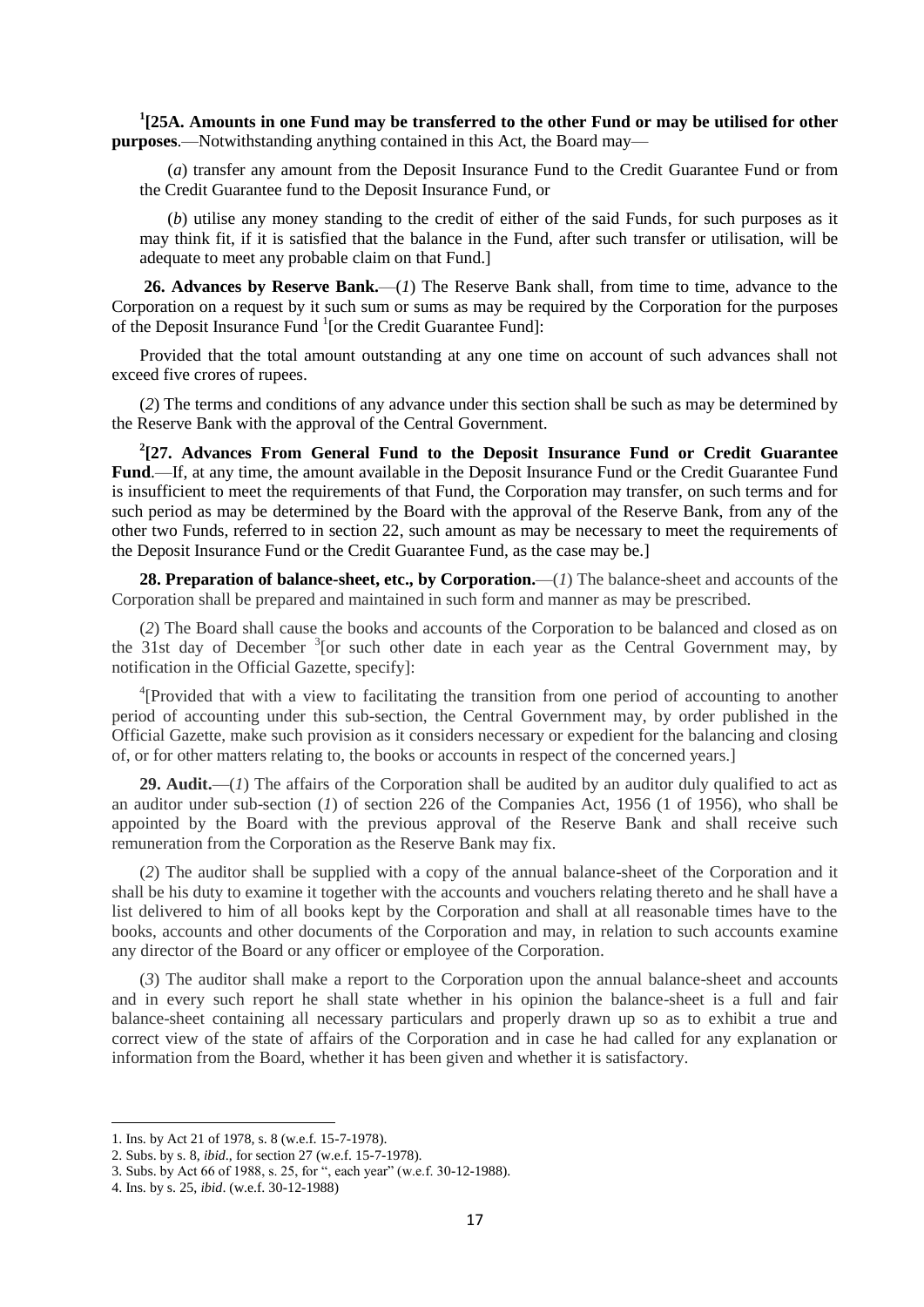(*4*) Without prejudice to anything contained in the preceding sub-sections, the Central Government may at any time appoint the Comptroller and Auditor-General of India to examine and report upon the accounts of the Corporation, and any expenditure incurred by him in connection with such examination and report shall be payable by the Corporation to the Comptroller and Auditor-General of India.

<sup>1</sup>[30. Income-tax— $^2$ [(*1*)] Notwithstanding anything contained in the Indian Income-tax Act, 1961 (43 of 1961), the Corporation shall not be liable to pay any tax under that Act on any of its incoming profits or gains for the accounting year during which the Corporation is established and for <sup>3</sup>[fourteen accounting years following that year.]

 ${}^{4}$ [(2) Notwithstanding anything contained in the Income-tax Act, 1961 (43 of 1961), the Corporation shall not be liable to pay any tax under that Act on any of its income, profits or gains for the period commencing from the first day of January, 1977, and ending with the commencement of the accounting year during which Chapter II of the Deposit Insurance Corporation (Amendment and Miscellaneous Provisions) Act, 1978 (21 of 1978), comes into force and for four accounting years following that years.]

**31. Reserve Fund.**—After making provisions for all its liabilities and for all other matters for which provision is necessary or expedient, including any contribution to the staff and super annuation funds, the Corporation shall transfer the balance, if any, of its income in its General Fund to one or more reserve funds to be utilised in such manner and for such purposes as the Corporation may deem fit.

**32. Annual accounts and reports.**—(*1*) The Corporation shall furnish to the Reserve Bank within three months from the date on which its accounts are balanced and closed the balance-sheet and accounts together with the auditor's report and a report of the working of the Corporation during the year and copies of the said balance-sheet and accounts and reports shall be furnished by the Corporation to the Central Government.

(*2*) The Central Government shall cause every auditor's report and report of the working of the Corporation to be laid  ${}^{5}$  [as soon as may be after they received before each House of Parliament  ${}^{6***}$ ].

#### CHAPTER V

#### **MISCELLANEOUS**

**33. Staff of Corporation.**—(*1*) The Corporation may appoint such number of officers and employees as it considers necessary or desirable for the efficient performance of its functions and determine the terms and conditions of their appointment and service.

(*2*) Without prejudice to the provisions of sub-section (*1*), it shall be lawful for the Corporation to utilise, and for the Reserve Bank to make available, the services of such staff of the Reserve Bank on such terms and conditions as may be agreed upon between the Corporation and the Reserve Bank.

**34. Returns from insured banks.**—(*1*) Notwithstanding anything contained in  $\int$ <sup>7</sup>[the Banking] Regulation Act, 1949 (10 of 1949)] or any other law for the time being in force the Corporation may at any time direct an insured bank <sup>4</sup>[or a credit institution] to furnish to it, within such time as may be specified by the Corporation, such statements and information relating to the deposits in that bank <sup>4</sup> [or the credit facilities granted by that credit institution, as the case may be,] as the Corporation may consider necessary or expedient to obtain for the purposes of this Act.

(*2*) The Corporation may, if it considers it expedient and after consulting the Reserve Bank, publish any information obtained by it under this section in such consolidated form as it may think fit.

 $\overline{a}$ 

<sup>1.</sup> Subs. by Act 20 of 1967, s. 44, for section 30 (w.e.f. 1-4-1967).

<sup>2.</sup> Section 30 re-numbered as sub-section (*1*) thereof by Act 21 of 1978, s. 8 (w.e.f. 15-7-1978).

<sup>3.</sup> Subs. by Act 32 of 1971, s. 53, for "nine accounting years" (w.e.f. 1-4-1971).

<sup>4.</sup> Ins. by Act 21 of 1978, s. 8 (w.e.f. 15-7-1978).

<sup>5.</sup> Subs. by Act 1 of 1984, s. 63, for certain words (w.e.f. 15-2-1984).

<sup>6.</sup> The words ", while it is in session, for a total period of thirty days which may be comprised in one session or in two or more successive sessions" omitted by Act 81 of 1985, s. 6 (w.e.f. 1-5-1986).

<sup>7.</sup> Subs. by Act 56 of 1968, s. 2, for "the Banking Companies Act, 1949" (w.e.f. 1-7-1971).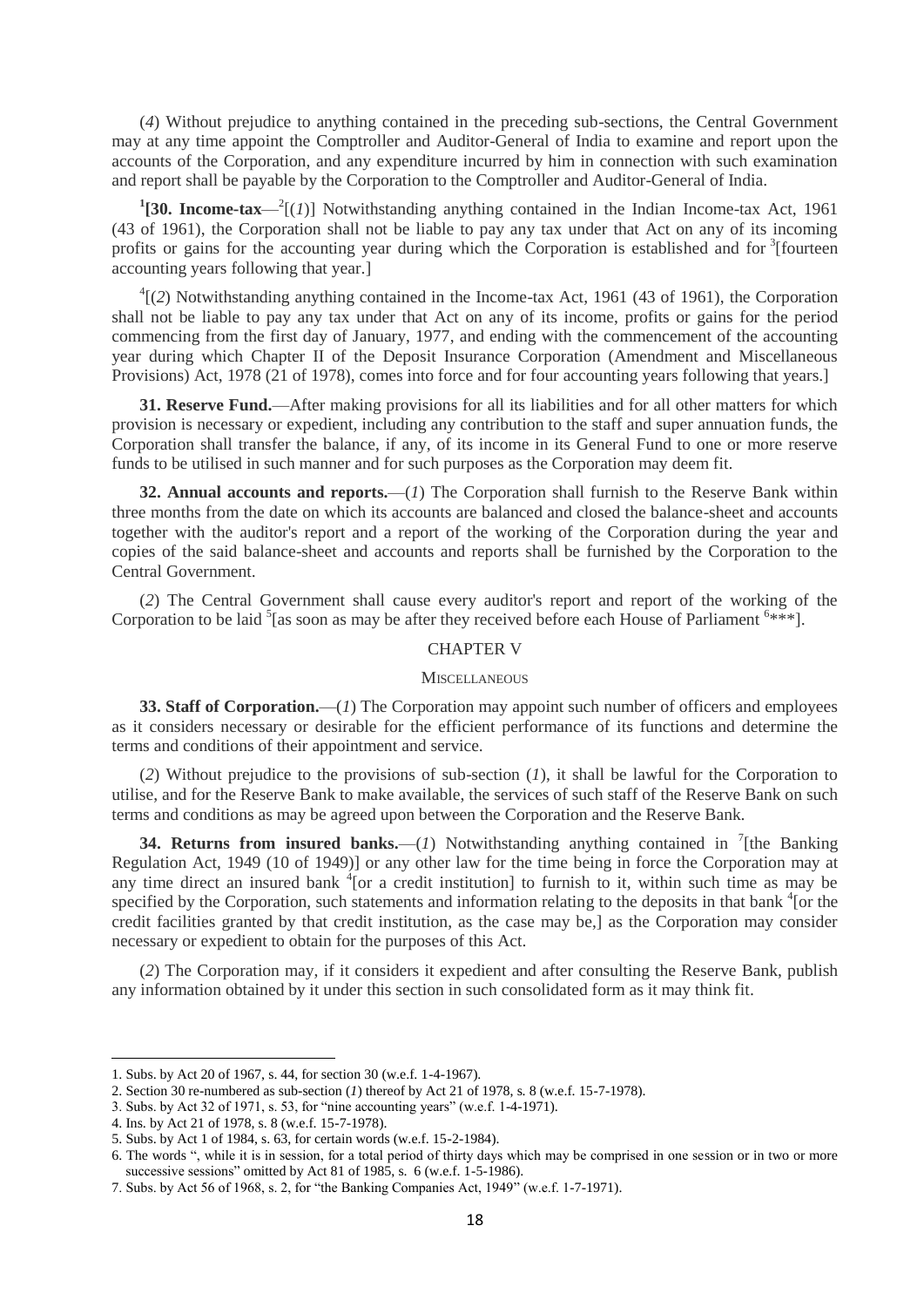**35. Corporation to have access to records.**—(*1*) The Corporation shall have free access to all such records of an insured bank <sup>1</sup>[or a credit institution] perusal where of may appear to the Corporation to the necessary for the discharge of its functions under this Act.

(2) The Corporation may require any insured bank  $<sup>1</sup>$  [or credit institution] to furnish to it copies of any</sup> of the records referred to in sub-section  $(I)$  and the bank <sup>1</sup> [or the credit institution] shall be bound to comply with the requisition.

**36. Inspection of insured banks by Reserve Bank.**—(*1*) The Corporation may for any of the purposes of this Act request the Reserve Bank to cause an inspection of the books and accounts or an investigation of the affairs of an insured bank  $1$  [\[](http://www.manupatrafast.in/ba/dispBotC.aspx?nActCompID=62724&iActID=1614#f1)or a credit institution] to be made and on such request the Reserve Bank shall cause such inspection or investigation to be made by one or more of its officers  $2$ [or through such other person or agency as the Reserve Bank may determine.]

(2) The provisions of sub-section (2) and sub-section (3) of section 35 of  ${}^{3}$ [the Banking Regulation Act, 1949 (10 of 1949)] shall apply to an inspection or investigation under sub-section (*1*) as they apply to an inspection under that section.

(*3*) When an inspection or investigation has been made under this section, the Reserve Bank shall furnish a copy of its report to the Corporation and <sup>4</sup> [neither the bank nor the credit institution, as the case may be, inspected or investigated, nor any other bank or credit institution] shall be entitled to be furnished with a copy of such report.

(*4*) Notwithstanding anything contained in any law for the time being in force, no court, Tribunal or other authority shall compel the production or disclosure of a report under this section or of information or material gathered during the course of an inspection or investigation under this section.

**37. Corporation to furnish information to Reserve Bank.**—The Corporation shall, one a request in writing from the Reserve Bank, furnish to it within such time as may be specified by the Reserve Bank, such statement and information relating to the business or affairs of the Corporation or of an insured bank as the Reserve Bank may consider necessary or expedient.

**38. Reserve Bank to furnish information to Corporation.**—The Reserve Bank shall, on a request in writing from the Corporation, furnish to it any report or information relating to an insured bank  $\frac{1}{1}$  $\frac{1}{1}$  $\frac{1}{1}$  [or a credit institution] made or obtained by it under or in pursuance of the Reserve Bank of India Act, 1934 or <sup>3</sup>[the Banking Regulation Act, 1949 (10 of 1949).]

**39. Declaration of fidelity and secrecy.**  $\int_{0}^{5}$  [(*1*)] Every director, auditor, officer or other employee of the Corporation or an employee of the Reserve Bank whose services are utilised by the Corporation under sub-section (*2*) of section 33 shall, before entering upon his duties, make a declaration of fidelity and secrecy in the form set out in the First Schedule to this Act.

 $<sup>1</sup>$ [(2) The Corporation shall observe, except as otherwise required by law, the practices and usages</sup> customary among the bankers, and, in particular, it shall not divulge any information relating to an insured bank or its customers or a credit institution or its customers except in circumstances in which it is, in accordance with law or practices or usages customary among bankers, necessary or appropriate for the Corporation to divulge such information.]

 ${}^{6}$ [(3) Nothing contained in this section shall apply to the credit information disclosed under the Credit Information Companies (Regulation) Act, 2005.]

**40. Indemnity of directors.**—(*1*) Every director of the Board shall be indemnified by the Corporation against all losses and expenses incurred by him in, or in relation to, the discharge of his duties except such as are caused by his own willful act or default.

<sup>1.</sup> Ins. by Act 21 of 1978, s. 8 (w.e.f. 15-7-1978).

<sup>2.</sup> Ins. by Act 56 of 1968, s. 12 (w.e.f. 1-7-1971).

<sup>3.</sup> Subs. by s. 2, *ibid*., for "the Banking Companies Act, 1949" (w.e.f. 1-7-1971).

<sup>4.</sup> Subs. by Act 21 of 1978, s. 8, for certain words (w.e.f. 15-7-1978).

<sup>5.</sup> Section 39 re-numbered as sub-section (*1*) thereof by s. 8, *ibid*. (w.e.f. 15-7-1978).

<sup>6.</sup> Ins. by Act 30 of 2005, s. 34 and the Schedule (w.e.f. 14-12-2006).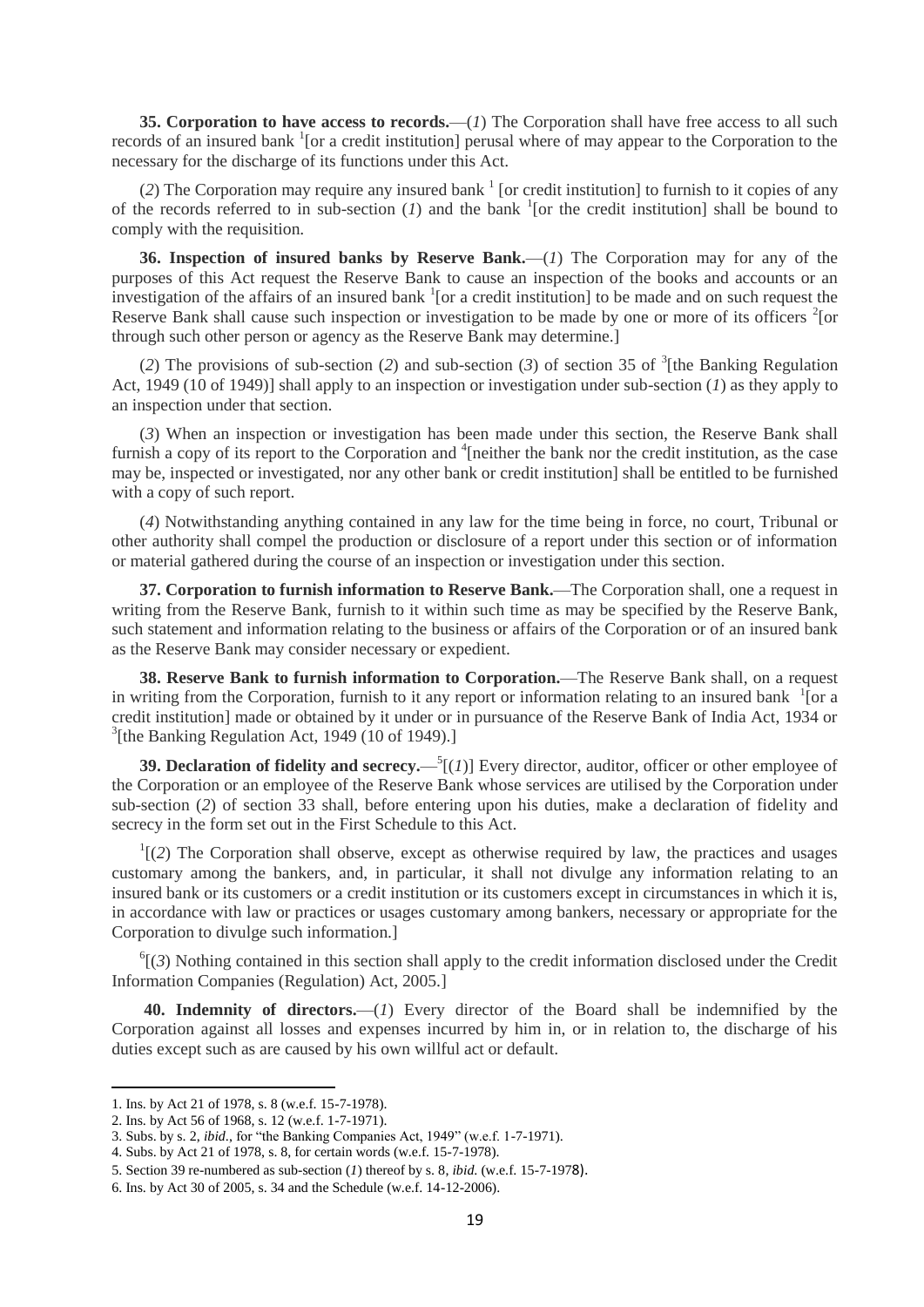(*2*) A director of the Board shall not be responsible for any other director or for any other officer or other employee of the Corporation, or for any loss or expenses resulting to the Corporation from the insufficiency or deficiency of value of or title to any property or security acquired or taken on behalf of the Corporation or the insolvency or wrongful act of any debtor or any person under obligation to the Corporation or anything done in good faith in the execution of the duties of his office or in relation thereto.

**41. Defects in appointments not to invalidate acts, etc.**—(*1*) No act or proceeding of the Board or of any committee of the Corporation shall be questioned on the ground merely of the existence of any vacancy or defect in the constitution of the Board or committee.

(*2*) No act done by any person acting in good faith as a director of the Board shall be deemed to be invalid merely on the ground that he was disqualified to be a director or that there was any other defect in his appointment.

**42. Protection of action taken under this act.**—No suit other legal proceeding shall lie against the Corporation or the Reserve Bank or any director of the Board or any officer of the Corporation or the Reserve Bank or <sup>1</sup> [or any other person or agency authorised by the Corporation or the Reserve Bank] to discharge any functions under this Act for any damage caused or likely to be caused by anything which is in good faith done or intended to be done in pursuance of this Act.

**43. Companies Act, 1956 and Insurance Act, 1938 not to apply.**—Nothing in the Companies Act, 1956 (1 of 1956) or the Insurance Act, 1938 (4 of 1938), shall apply to the Corporation.

44. Liquidation of Corporation.—(*1*) The Corporation shall not be placed in liquidation save by order of the Central Government and in such manner as that Government may direct.

(*2*) On the liquidation of the Corporation—

(*a*) the outstanding assets of the Corporation in so far as they relate to the Deposit Insurance Fund shall be distributed among the insured banks in such manner and in such proportion as may be determined by the Central Government having regard to the amounts of premium paid by them during any prescribed period or the deposits of the said banks as on the date of liquidation of the Corporation or other relevant circumstances;

(*b*) the remaining outstanding assets of the Corporation shall be transferred to the Reserve Bank.

**45. Power of Central Government to give directions.**—In the discharge of its functions under this Act, the Corporation shall be guided by such directions in matters of policy involving public interest as the Central Government may after consulting the Reserve Bank give to it in writing, and if any question arises whether the directions relates to a matter of policy involving public interest, the decision of the Central Government thereon shall be final.

**46. Dispute as to amount of premium.**—Any dispute as to the amount of premium due from any insured bank shall be decided by the Central Government and the decision of that Government shall final.

**47. Penalties.**—(*1*) Whoever in any return, balance-sheet or other document or in any information required or furnished by or under or for the purposes of any provision of this Act, willfully makes a statement which is false in any material particular, knowing it to be false, or willfully omits to make a material statement, shall be punishable with imprisonment for a term which may extend to three years and shall also be liable to fine.

(*2*) If any person fails to produce any book, account or other document or to furnish any statement or information which, under the provisions of this Act, it is his duty to produce or furnish, he shall be punishable with a fine which may extend to two thousand rupees in respect of each offence and in the case of a continuing failure, with an additional fine which may extend to one hundred rupees for every day during which the failure continues after conviction for the first such failure.

**48. Offences by companies.**—(*1*) Where an offence has been committed by a company, every person who at the time the offence was committed was in charge of, and was responsible to the company for the

**<sup>.</sup>** 1. Subs. by 56 of 1968, s. 13, for "or any other person authorised by the Corporation" (w.e.f. 1-7-1971).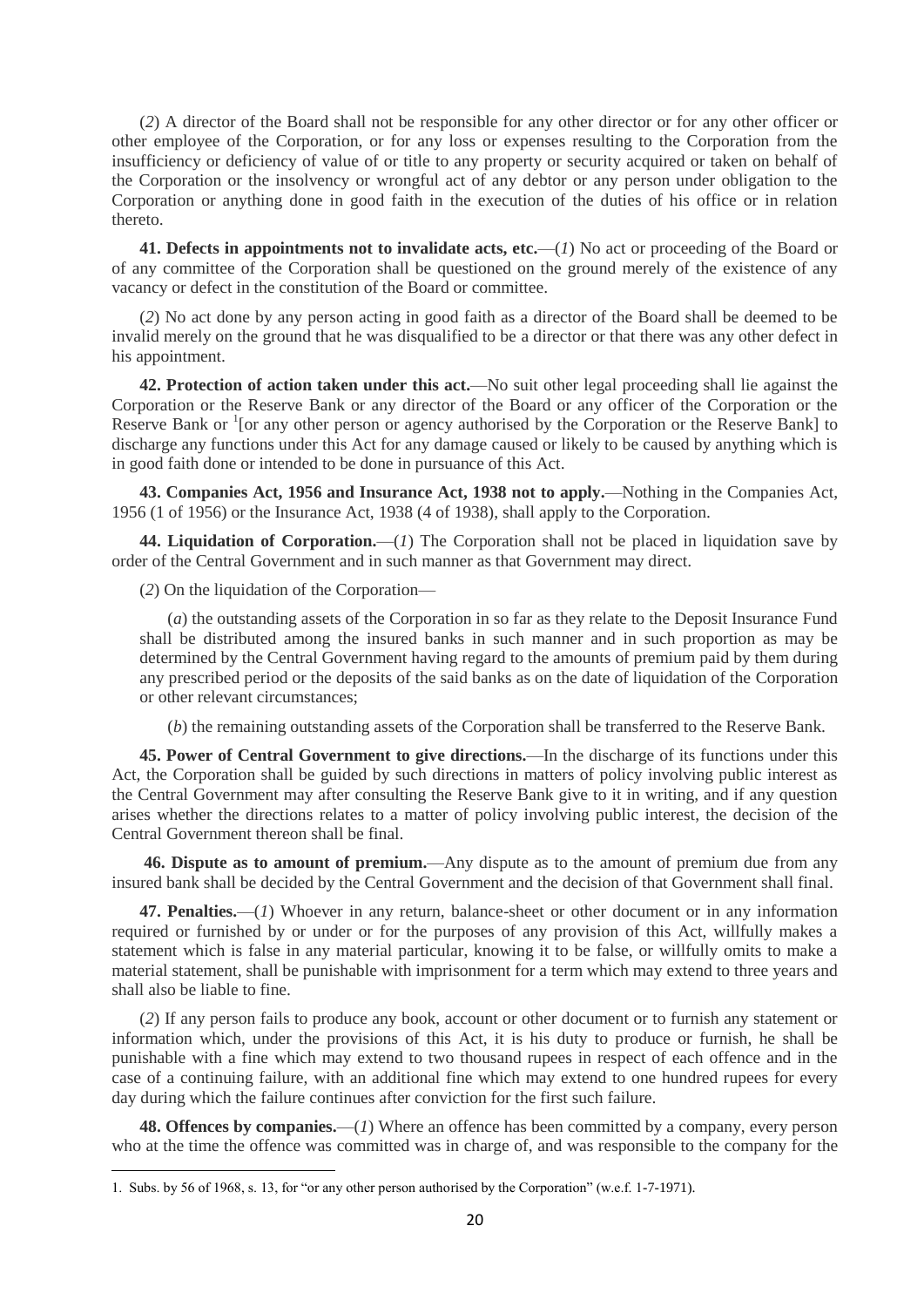conduct of the business of the company as well as the company, shall be deemed to be guilty of the offence and shall be liable to be proceeded against and punished accordingly:

Provided that nothing contained in this sub-section shall render any such person liable to any punishment provided in this Act, if he proves that the offence was committed without his knowledge or that he exercised all due diligence to prevent the commission of such offence.

(*2*) Notwithstanding anything contained in sub-section (*1*), where an offence under this Act has been committed by a company and it is proved that the offence has been committed with the consent or connivance of, or is attributable to any gross negligence on the part of, any director, manager, secretary or other officer of the company, such director, manager, secretary or other officer shall also be deemed to be guilty of that offence and shall be liable to be proceeded against and punished accordingly.

*Explanation*.—For the purposes of this section,—

(*a*) "company" means any body corporate and includes  $\frac{1}{a}$  co-operative society or a firm or other association of individuals; and

(b) "director" in relation to a firm, means a partner in the firm  $\frac{1}{2}$  [and in relation to a co-operative society includes any member of a committee of management or other managing body (by whatever name called) to which the management of the affairs of the bank is entrusted].

<sup>2</sup>[49. Cognizance and trial of offences.—(*1*) Notwithstanding anything contained in the Code of Criminal Procedure, 1973 (2 of 1974), no Court shall take cognizance of any offence punishable under this Act except upon a complaint, in writing, made by an officer of the Corporation, generally or specially authorised in writing in this behalf by the Board, and no court, inferior to the Court of a Metropolitan Magistrate or a Judicial Magistrate of the first class, shall try any such offence.

(*2*) Notwithstanding anything contained in the Code of Criminal Procedure, 1973 (2 of 1974), a Magistrate may, if he sees reason so to do, dispense with the personal attendance of the officer of the Corporation filing the complaint, but the Magistrate may, in his discretion, at any stage of the proceeding, direct the personal attendance of the complainant.]

**50. Regulation.**  $-(1)$  The Board may, with the previous approval of the Reserve Bank,  $\frac{3}{2}$ [by notification in the Official Gazette,] make regulations not inconsistent with this Act to provide for all matters for which provision is necessary or expedient for the purpose of giving effect to the provisions of this Act.

(*2*) In particular and without prejudice to the generality of the foregoing power, such regulations may provide for—

(*a*) the times and places of the meetings of the Board or of any committee constituted under this Act and the procedure to be followed at such meetings including the quorum necessary for the transaction of business;

(*b*) the number of directors constituting an Executive Committee, and the functions that such committee shall discharge;

(*c*) the functions which any other committee may discharge under this Act;

(*d*) the fees and allowances that may be paid to the members of a committee other than directors of the Board;

(*e*) the fees and allowances that may be paid to the directors of the Board;

(*f*) the periods for which, the times at which and the manner in which premium may be paid by an insured bank;

(*g*) the interest which may be charged from an insured bank where it makes default in payment of premium;

<sup>1.</sup> Ins. by Act 56 of 1968, s. 14 (w.e.f. 1-7-1971).

<sup>2.</sup> Subs. by Act 21 of 1978, s. 8, for section 49 (w.e.f. 15-7-1978).

<sup>3.</sup> Ins. by Act 66 of 1988, s. 26 (w.e.f. 30-12-1988).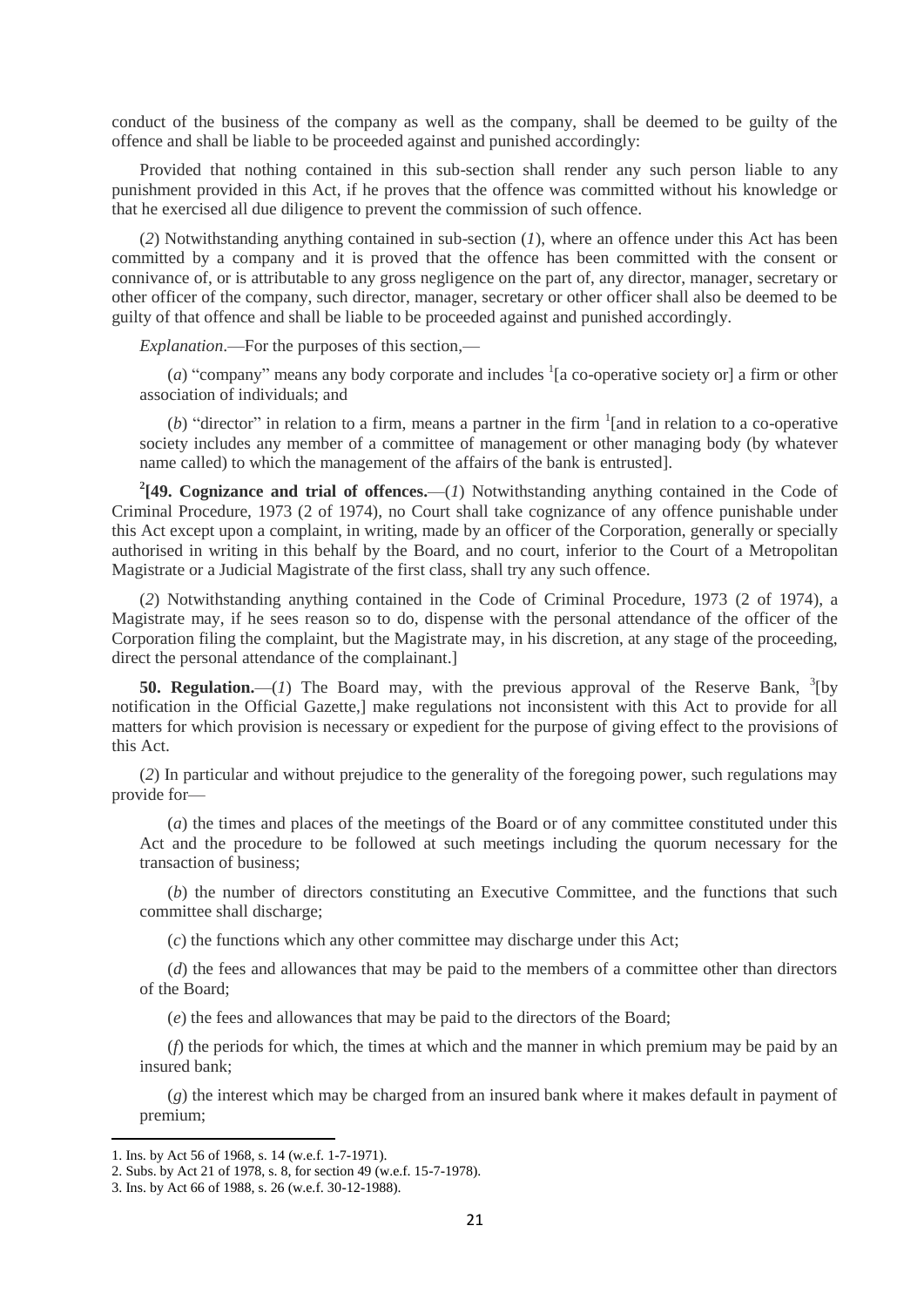(*h*) the manner in which and the time within which the amounts referred to in section 21 may be paid;

(*i*) the form and the manner in which the balance-sheet and the accounts of the Corporation shall be prepared or maintained; and

(*j*) any other matter which is to be, or may be prescribed.

(*3*) Any regulation which may be made by the Board under this Act may be made by the Reserve Bank within three months of the establishment of the Corporation; and any regulation so made may be altered or rescinded by the Board in the exercise of its powers under this Act.

 $\frac{1}{4}$  Every regulation shall, as soon as may be after it is made under this Act by the Board, be forwarded to the Central Government and that Government shall cause a copy of the same to be laid before each House of Parliament, while it is in session, for a total period of thirty days which may be comprised in one session or in two or more successive sessions, and if, before the expiry of the session immediately following the session or the successive sessions aforesaid, both Houses agree in making any modification in the regulation, or both Houses agree that the regulation should not be made, the regulation shall thereafter have effect only in such modified form or be of no effect, as the case may be; so, however, that any such modification or annulment shall be without prejudice to the validity of anything previously done under that regulation.]

**51. [***Amendment of Certain Enactments.***]**—*Rep. by the Repealing and Amending Act*, 1964 (52 *of* 1964), s. 2 *and First Schedule* (*w.e.f.* 15-7-1978)*.*

<sup>1.</sup> Ins. by Act 1 of 1984, s. 64 (w.e.f. 15-2-1984).